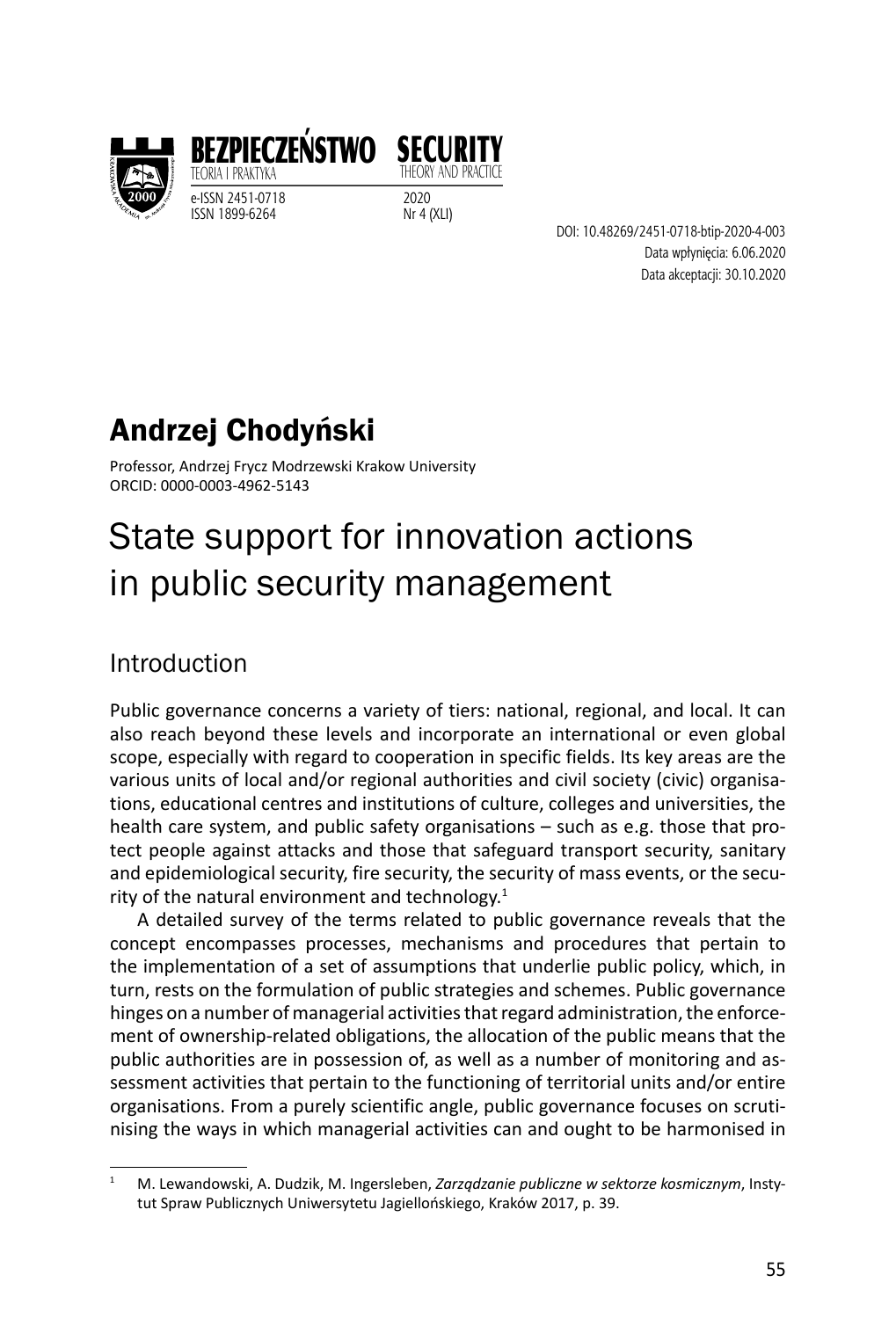#### Andrzej Chodyński

order to accurately set the goals of the organisations that shape the public domain. It also looks at the ways in which it is possible to benefit in a legitimate way from the possibilities that arise from human activities and that are geared towards creating public values and, eventually, strive to secure the public interest. From a practical standpoint, it refers to the implementation of public schemes. From an object-based perspective, it looks at public sector management; from a subject-based perspective, it centres around public affairs management.<sup>2</sup> The object of public governance concerns the public sector, as well as a variety of public matters and goods that are widely available, such as e.g. health care, education, transport, or public security.<sup>3</sup> The subject entities of public governance are the organisations that belong to the public sector, i.e. state budget units, earmarked funds, colleges and universities, cultural institutions and other state entities of the sector, as well as government agencies and the communal public sector. Therefore, it encompasses the central bodies that govern the economy – the Council of Ministers, central government departments and government agencies, the National Bank of Poland; the local supervisory bodies equipped with economic powers – such as the governors of Poland's sixteen provinces, and the local and regional authorities; as well as other organisations that act for the public good. The supreme authorities of the state and the various bodies of the local and regional authorities carry out a set of tasks that stem from a mission that addresses a number of issues, including law enforcement; the protection of citizens and the public order; health care; providing assistance in the event of catastrophes, failures, and/or natural disasters; education and culture; preventive measures aimed at counteracting unemployment, and social assistance; consumer protection; and consular assistance for the nationals living and/or staying abroad.<sup>4</sup>

Public governance pertains, among other things, to the mechanism of coordinating collective action, which can be applied to devise the key tenets of innovation policies. The 1960s and 1970s saw a clear shift within the policy that related to the impact on innovation processes – from the public authorities' support of scientific activity by promoting a science policy aimed at research units, through supporting the practical application of science in the economy by advocating a technology policy, to innovation policy. It centred around the impact it had on business enterprises, but with particular reference to the non-technological aspects of the policy related to technological growth. In the aftermath of the 2008–2009 financial crisis, a debate was launched on the coordination mechanisms of the innovation policy that had been used so far as part of the new approach to public governance and co-governance, turning more towards the increased role of public administration.<sup>5</sup>

<sup>2</sup> J. Przywojska, *Nowe zarządzanie i governance w pracy socjalnej*, Centrum Rozwoju Zasobów Ludzkich, Warszawa 2014, pp. 48–51.

<sup>3</sup> M. Marks-Krzyszkowska, 'Zarządzanie publiczne – istota i wybrane koncepcje', *Acta Universitatis Lodziensis. Folia Sociologica*, 2016, No. 56, pp. 37–51.

<sup>4</sup> B. Kożuch, *Skuteczne współdziałanie organizacji publicznych i pozarządowych*, Instytut Spraw Publicznych Uniwersytetu Jagiellońskiego, Kraków 2011, p. 60.

<sup>5</sup> P. Kopyciński, 'Neoweberyzm (neo-Weberian state) jako sposób zarządzania w polityce innowacyjnej', *Zarządzanie Publiczne*, 2016, No. 3, pp. 26–36.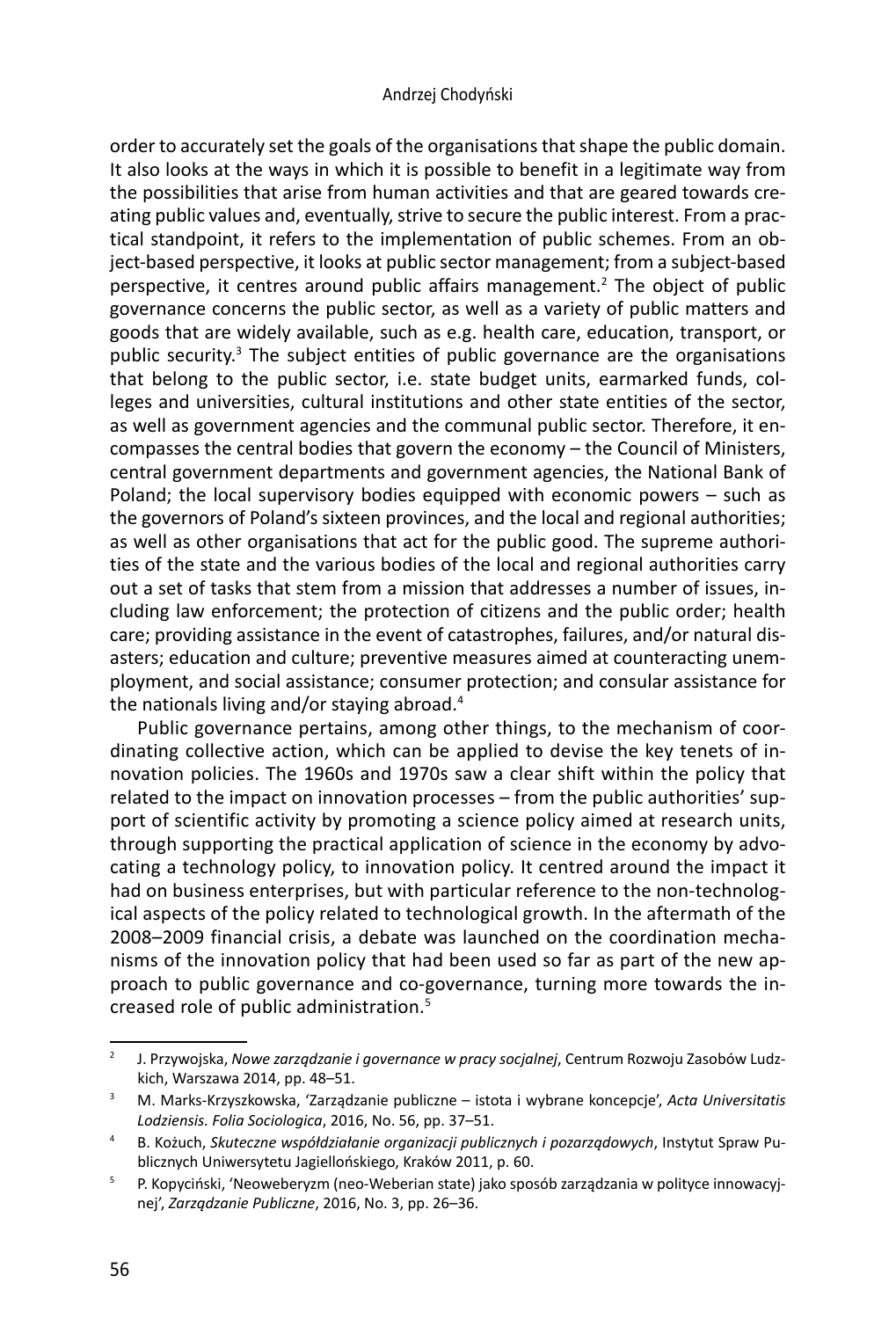Within public security management, a major role can be played by business-like and innovation-oriented activities. Innovation is generated and materialised by both the state and the individual entities that function within security systems, along with – broadly speaking – the growing participation of non-profit organisations and businesses, mostly multinational corporations. The special role of the state with regard to its innovative actions, e.g. in defence, has been brought to light by Mariana Mazzucato.<sup>6</sup>

The hypothesis of this paper  $-$  i.e. the support offered by the state for innovative actions geared towards public security – refers to the formulation of specific ideas and the identification of needs, along with their implementation – i.e. satisfaction – with the use of a series of management actions and solutions applied in commercial organisations, and in the outputs and outcomes of social innovation.

## Innovative nature of the public sector

Innovations in the public sector refer to the tendency for various units operating in the public domain to launch activities, actions and products that are both new and significantly improved. They also include all the necessary instruments related to the implementation of these innovative solutions. Emphasis is placed on the fact that the expenditure on research and development in this sector in the European Union is a lot lower than the one that can be seen in the sector of business enterprises. At the same time, it is indeed business enterprises that are the largest beneficiaries of the innovative nature of the public sector. Businesses across the EU, as well as those operating in other selected countries, have so far been availing themselves primarily of the services connected to health care, security, staff training and the efforts related to permits and licences concerning natural environment protection. However, numerous research findings have revealed several obstacles that hinder the cooperation of companies with the public research centres as part of innovation projects, and the limits posed to the innovative activity that stems from the current regulations and the fiscal system. Attention is also drawn to the difficulties related to getting financial support from the governments for innovative solutions in businesses.<sup>7</sup>

The literature on the subject offers a survey of innovative solutions adopted in the public sector. Careful consideration has been given primarily to the idea of innovation at the local level, but also at the central level. There are descriptions of antecedents that have had an impact on the innovative nature of the public sector, including the influence of the environment – e.g. the impact of the media, regulatory aspects, or the participation in networks formed with other organisations. The following types of innovations can be singled out: innovation processes (administrative and/or technological); innovation in the form of a product

<sup>6</sup> M. Mazzucato, *Przedsiębiorcze państwo. Obalić mit o relacji sektora publicznego i prywatnego*, transl. by J. Bednarek, Wydawnictwo Ekonomiczne Heterodox, Poznań 2016.

<sup>7</sup> B. Mikołajczyk, 'Znaczenie innowacji w aliansach między sektorem publicznym a biznesem', *Zeszyty Naukowe Uniwersytetu Szczecińskiego. Ekonomiczne problemy usług*, 2013, No. 108, pp. 213–225.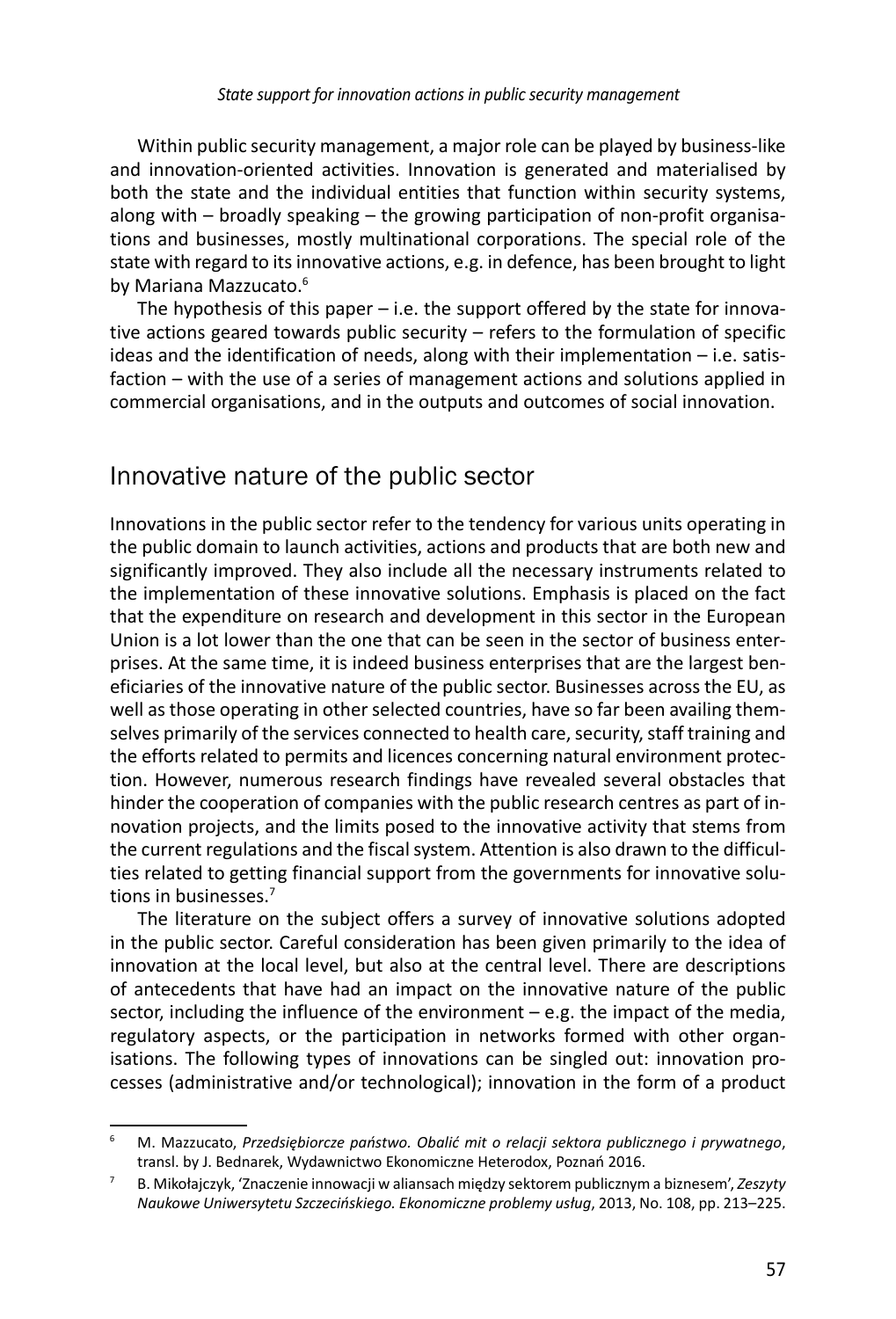or a service; governance innovation, e.g. one that is connected to cooperating with private partners; conceptual innovation, which pertains to new concepts, frameworks, references, or paradigms, such as e.g. people's possibility, capacity or potential to work.<sup>8</sup> Surveying the various typologies of innovation within the public sector, attention is also drawn to the role of bricolage. The idea is associated with incremental solutions, i.e. ones that bear the features of minor changes related to the bottom-up approach. The changes that stem from dealing with individual clients, in turn, are *ad hoc.*<sup>9</sup> One can assume that the incremental approach in this case, however, is far too narrow, as bricolage may be applied to the changes that are by their very nature a lot more radical.<sup>10</sup>

The literature on the subject offers numerous references to the areas and ways in which open innovation can be applied in the public sector. In this case, the experience of large companies serves as a key source. An important role in the implementation of innovations is performed by non-profit organisations. In the private sector, open innovation takes the following forms: from the outside to the inside, from the inside to the outside, and the combination of the two. Innovation in the public sector relies on negotiations and interactions between stakeholders, and these also go hand in hand with the new approach to public governance. Networked governance, in turn, rests on the following two solutions:

- 1) government-led, i.e. a top-down approach, where the government agent takes a dominant position and leads throughout innovation projects, and where open innovation implies gaining external partners;
- 2) community-led, which is a bottom-up approach, where the role of a leader entails using a variety of networked solutions and the government does not play a dominant role; interestingly, in the private sector, this approach is frequently labelled user-led innovation.

Several examples have been cited for community-led open innovation in the US:

- 1) a case where private landowners, as well as federal and state managers, representatives of the local government and corporate landowners decided to collaborate with a view to protecting wild nature in an area of a water divide (a basin);
- 2) the launching of a consortium for the management of the natural environment and crisis management in the event of disasters with the participation of governments (the authorities) – both state and federal, the private sector, colleges and universities, and non-profit organisations.<sup>11</sup>

<sup>&</sup>lt;sup>8</sup> H. de Vries, V. Bekkers, L. Tummers, 'Innovation in the public sector: a systematic review and future research agenda', *Public Administration*, 2016, Vol. 94, Issue 1, pp. 146–166.

<sup>&</sup>lt;sup>9</sup> M.M. Bugge, C.W. Bloch, 'Between bricolage and breakthroughs-framing the many faces of public sector innovation', *Public Money and Management*, 2016, Vol. 36, Issue 4, pp. 281–288.

<sup>&</sup>lt;sup>10</sup> Fore more information about the role of crisis bricolage, see: A. Chodyński, 'Wykorzystanie dorobku nauk o zarządzaniu na rzecz podnoszenia bezpieczeństwa miast*.* Koncepcja smart', *Bezpieczeństwo. Teoria i Praktyka*, 2019, No. 4, pp. 56–57.

<sup>&</sup>lt;sup>11</sup> S. M. Lee, Teawon Hwang, Donghyun Choi, 'Open innovation in the public sector of leading countries', *Management Decision*, 2012, Vol. 50, No. 1, pp. 147–162.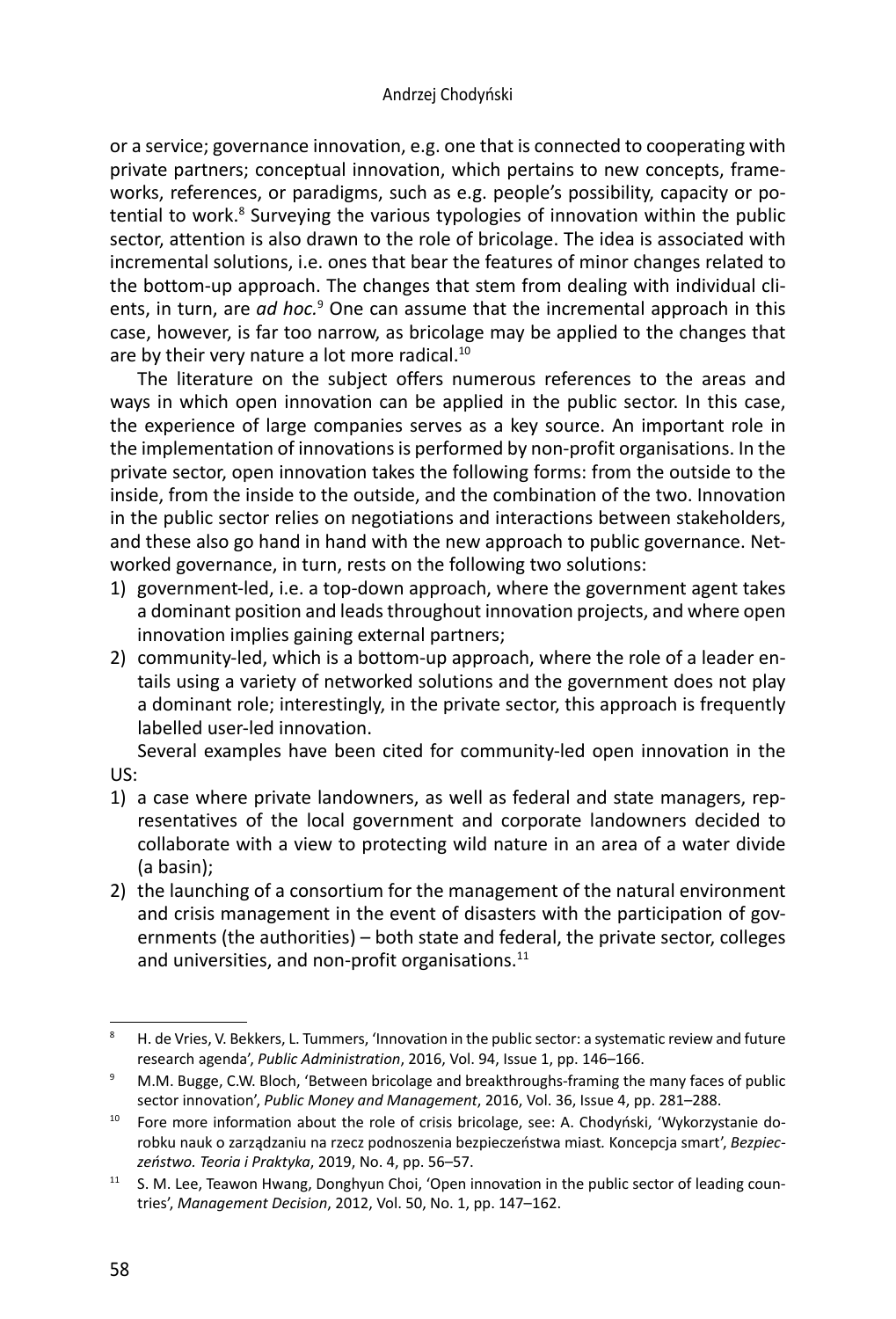The literature on the subject offers a wide spectrum of conclusions that stem from open innovation and gamification for the cooperation of local and regional communities with the police and the authorities, benefitting from crowdstorm $ing<sub>12</sub>$  a concept that can be tied with the ability to absorb ideas originating from various sources. There is also a keen interest in looking at innovations in public organisations, which cover public administration, courts, and the prison service.<sup>13</sup>

The state supports several innovation initiatives by giving the green light to activities that take the form of social initiatives, social services, or those that consist in launching new solutions, systems, or products. It does this by creating growth visions on which specific enterprises or projects rest; its own agencies (e.g. the Polish Agency for Enterprise Development); by supporting the activities of research and development units established by the state – such as institutes, research and development centres; by supporting state companies and private businesses that perform tasks that may have a major social impact, including such strategic areas as defence. This kind of activity also regards the support offered to local actions aimed at boosting innovation (e.g. supporting clusters, the innovation actions taken by non-profit organisations (including social innovation), as well as innovation actions and the links that bind organisations in view of the general task to provide security. In the last case in point, this may pertain to businesses that are part of the critical infrastructure with a diverse ownership structure. The state also supports the growth of innovation of the organisations that are an inherent part of the state security system, not to mention the solutions that concern education or health care. It facilitates entities to acquire financial resources, e.g. those originating from the European Union funds.

## Benefitting from the experience of business enterprises

The experience gained by business enterprises can regard aspects related to a number of factors, including cooperation with stakeholders, and project management. The original approach to stakeholders, which rests on the idea of prioritising business enterprises, can be extended to all organisations and, possibly, to processes too, as well as to a variety of links between businesses, such as e.g. networks, hubs, clusters, or neo-Marshallian nodes. Emphasis is also placed on the role of the state as a key stakeholder.<sup>14</sup> The concept of stakeholders can be applied more extensively in public governance, including urban management. From the point of view of security, a factor that can play a major role is the exchange of knowledge, which can help to promote business-like and innovative behaviour

<sup>&</sup>lt;sup>12</sup> A.C. dos Santos, A.L. Zambalde, R.B. Veroneze, G.A. Botelho, P.H. de Souza Bermejo, 'Open innovation and social participation: A case study in public security in Brazil', in *Electronic Government and the Information Systems Perspective*. *4th International Conference, EGOVIS 2015*, *Valencia, Spain,* 

*September 1–3, 2015, Proceedings*, A. Kő, E. Francesconi (eds.), Springer, Cham 2015, pp. 163–176. 13 M. Odlanicka-Poczobutt, A.M. Horodecka, J. Semrau, 'Innowacje w organizacjach publicznych', *Zeszyty Naukowe Politechniki Śląskiej. Organizacja i Zarządzanie*, 2018, No. 129, pp. 363–377.

<sup>14</sup> A. Chodyński, 'Państwo jako interesariusz przedsiębiorstwa odpowiedzialnego społecznie', *Państwo i Społeczeństwo*, 2011, No. 2, pp. 59–82.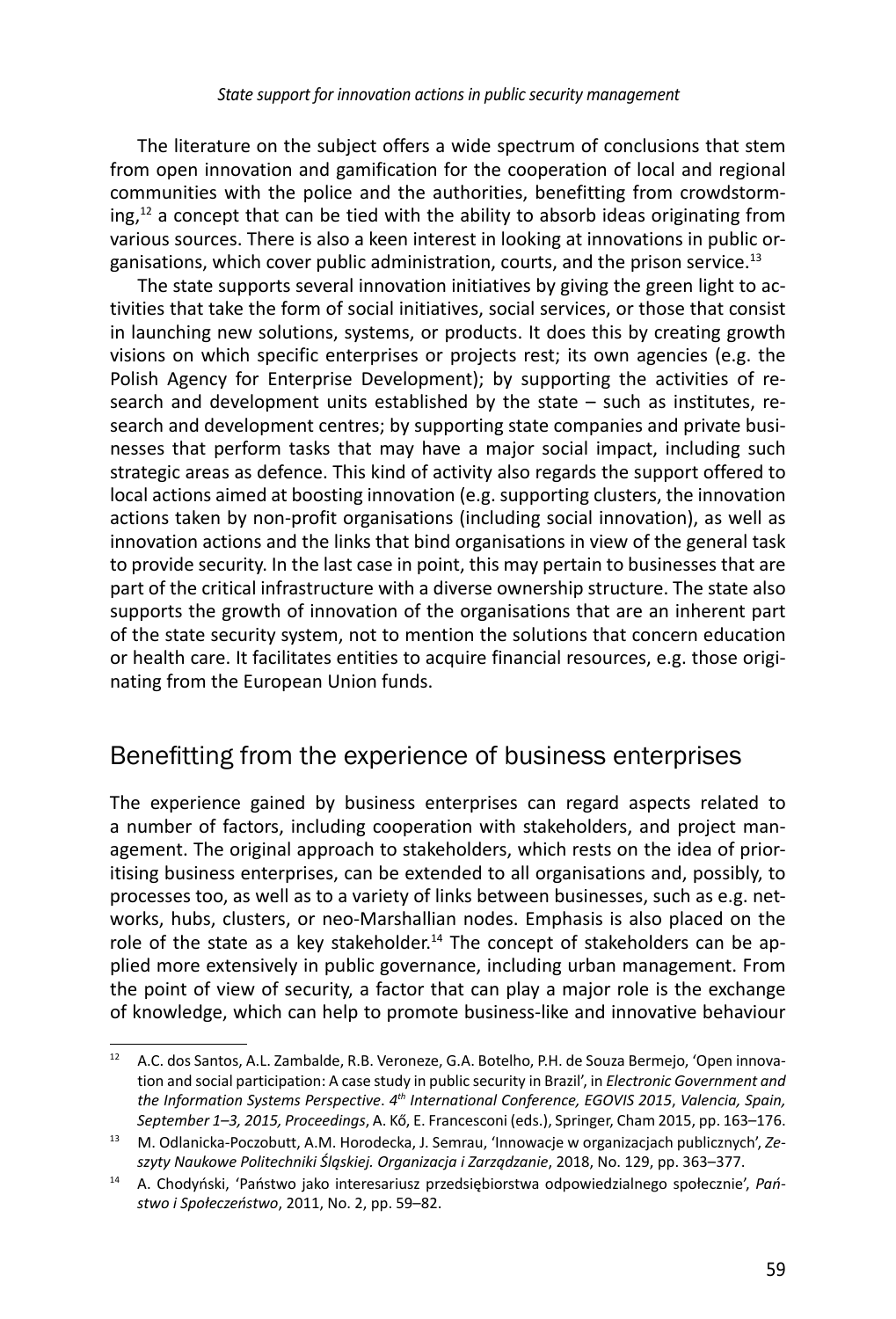#### Andrzej Chodyński

patterns. Contemporary theories of innovation management in businesses are rather focused on taking advantage of an opportunity or a chance, new technological solutions, creative use of resources, as well as on the implementation of the principle of social and ecological responsibility required to guarantee the success and growth of a business. It could be interesting to see an attempt to transfer these experiences to provide public security. By carrying out their goals pertaining to their internal processes and external contacts, business entities can contribute to security in a major way.

Ewa Sońta-Drączkowska stresses the fact that internal processes of a business enterprise that add value can be described as:

- 1) production and logistics processes;
- 2) customer management processes;
- 3) innovation processes aimed at the creation of new products and/or services: market survey, research, development, patents and licences, promotional activities;
- 4) processes that have been established legally and/or socially and that are geared towards external stakeholders and the environment (the natural environment, security, health, the state and society).<sup>15</sup>

Emphasis also has to be placed on the management of projects that can refer to economic or commercial activity, actions taken within public administration – including the local and regional authorities – sport, education, culture, and defence. Projects can be categorised according to their:

- 1) field, e.g. industrial projects, as well as those devised in such areas as construction, banking, the energy sector, insurance, IT, media, telecoms, education, culture, administration, local governance, sports, politics, or the military;
- 2) specific nature: scientific and research-oriented, developmental (aimed at launching new products, technologies, systems, action processes, as regards their elaboration and implementation), organisational, investment-related, marketing-related, or social;
- 2) significance: strategic, tactical, and operative;
- 4) scope: conceptual, executive, and comprehensive;
- 5) origins: external and internal (including R&D enterprises, implementation of new products and technologies);
- 6) range and size.

Project management relies heavily on the process approach, which harmonises both executive processes and supporting processes and does so with the use of management processes that pertain to planning, organising and steering, as well as to enterprise management methods.<sup>16</sup> The specific nature of some of these projects and their scale has required a significant involvement of public administration, including governments. This was particularly the case of weapons programmes, or landing on the Moon. Interestingly, these projects also refer to the implementation of innovation based on R&D.

<sup>15</sup> E. Sońta-Drączkowska, *Zarządzanie wieloma projektami*, PWE, Warszawa 2012, p. 46. 16 M. Trocki (ed.), *Nowoczesne zarządzanie projektami*, PWE, Warszawa 2012, pp. 23–25 and 50–57.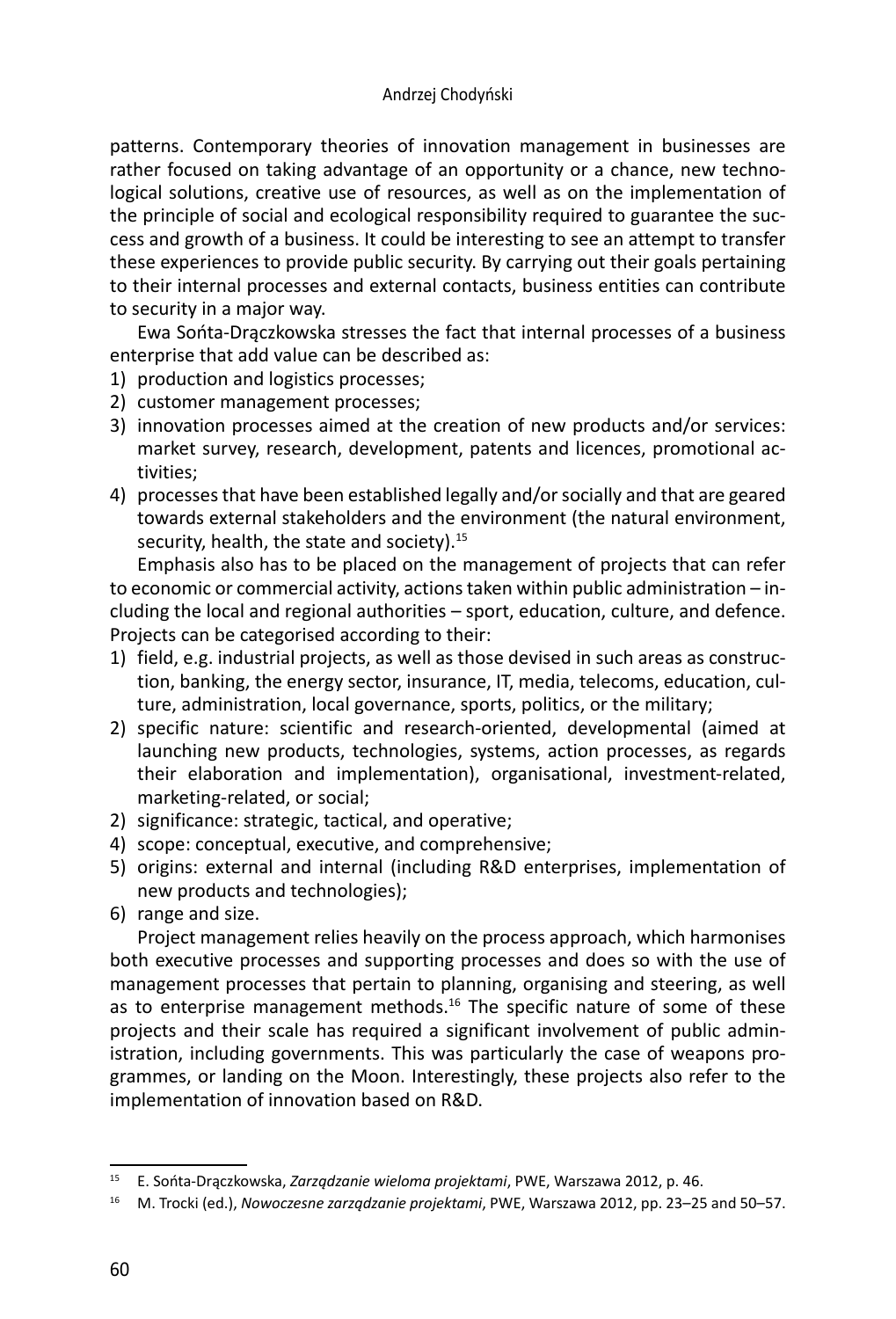## Public security management and innovation

In the literature on the subject, numerous references can be found to the factors that have a major impact on countries' innovation and innovation-oriented activity on the regional and cross-national level, taking account of the impact of culture, social capital, corruption, the level of education, governance, as well as political structure. There are also attempts to elucidate the influence of the specific nature of the civil service and the professional attitude and objectivity or impartiality of public administration entities on the results that innovation achieves on the national level.<sup>17</sup> Here, emphasis is placed on the role of interorganisational cooperation in public security management.<sup>18</sup>

Public security may be scrutinised at various levels: at the level of external security, internal security, which attaches great importance to the notion of order, and the level that aims to guarantee a stable and sustainable growth.<sup>19</sup> The goal of public security management is to reduce the potential threats, and at the same time to strive to maintain an undisturbed quality of social life and a satisfying level of protection of people's lives, health, possessions, and the environment, using a variety of specific resources. The network of public security management comprises autonomous entities: government units, local and regional authorities units, emergency and rescue units, non-governmental organisations, the media, and research and development centres. These networks share a number of common qualities, such as spontaneity, improvisation, and innovation.<sup>20</sup> Security management includes security policy, security measures and responsibility, as well as issues related to risk – its identification and limitation. A certain level of risk is always allowed.<sup>21</sup> A certain model of the functioning of public administration (a model of potential partners) is brought to the fore in the context of security management. In this model, the satisfaction with the realisation of needs and preferences regards citizens – recipients of the services provided, influential institutions, providers of external services and the administration staff.<sup>22</sup>

A major issue that needs in-depth consideration is the study of entrepreneurship and innovation as part of security systems. Here, attention is drawn to the importance of a variety of factors and antecedents for the cooperation launched by different entities, although it is also stressed that these factors do not include an

<sup>&</sup>lt;sup>17</sup> K. Suzuki, M. A. Demircioglu, 'The association between administrative characteristics and national level innovative activity: findings from a cross-national study', *Public Performance & Management Review*, 2019, Vol. 42, No. 4, pp. 755–782.

<sup>&</sup>lt;sup>18</sup> K. Sienkiewicz-Małyjurek, 'Model współpracy międzyorganizacyjnej. Studium teoretyczne na przykładzie zarządzania bezpieczeństwem publicznym', *Zeszyty Naukowe Politechniki Śląskiej. Organizacja i Zarządzanie*, 2015, No. 78, pp. 407–419.

<sup>19</sup> M. Kisilowski, *Zarządzanie kryzysowe w zarządzaniu publicznym*, Wydział Zarządzania – Politechnika Warszawska, Warszawa 2019, p. 124. 20 K. Sienkiewicz-Małyjurek, 'Ryzyko relacyjne w sieciach zarządzania publicznego', *Przegląd Organi-*

*zacji*, 2018, No. 11, pp. 43–49.

<sup>21</sup> A. Kożuch et al., *Obszary zarządzania publicznego*, Instytut Spraw Publicznych Uniwersytetu Jagiellońskiego, Kraków 2016, pp. 122–136.

<sup>&</sup>lt;sup>22</sup> M. Wojakowska, 'Marketing relacji w administracji publicznej wobec wyzwań zarządzania bezpieczeństwem', *Zeszyty Naukowe SGSP*, 2018, No. 65, Vol. 1, pp. 111–125.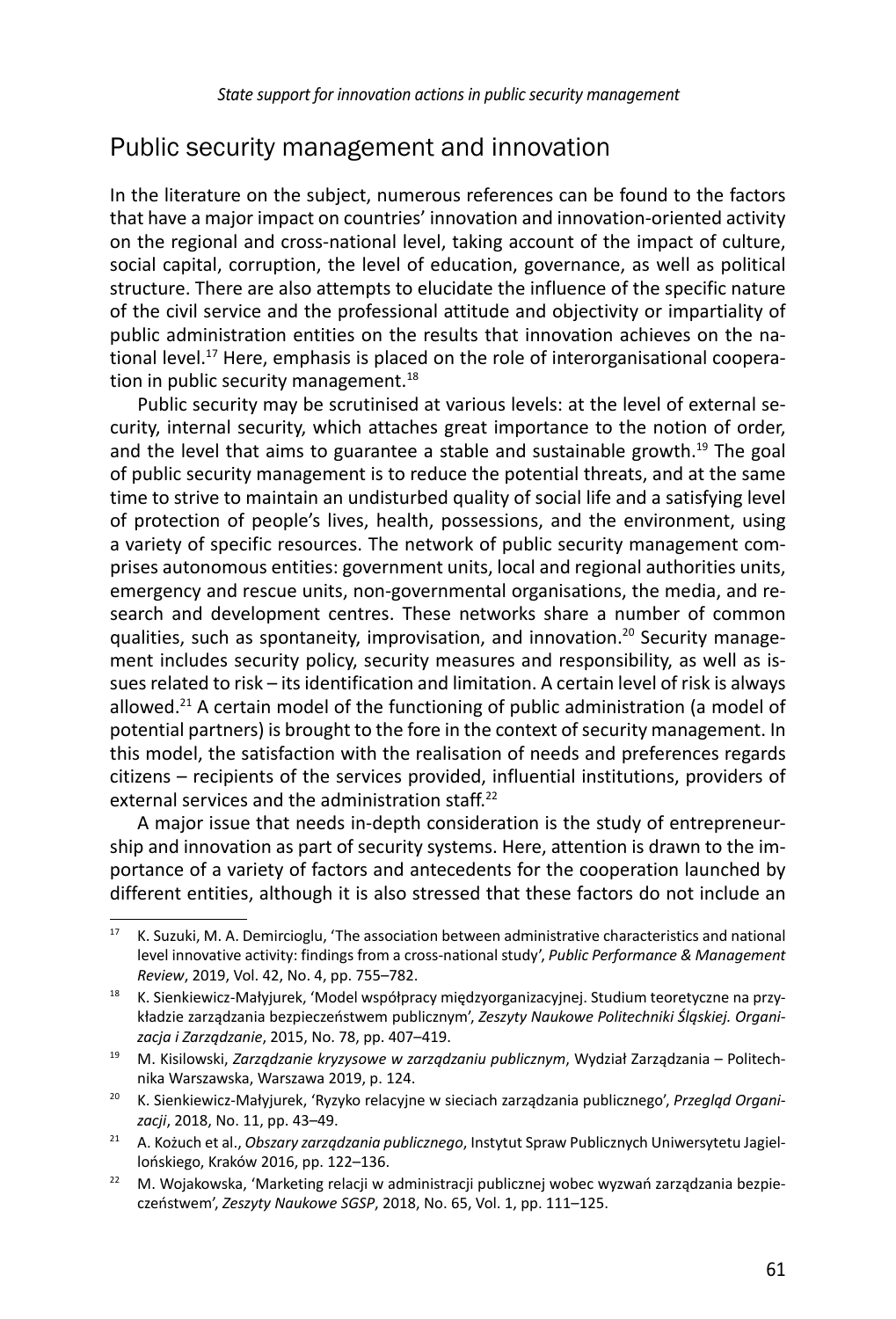innovation-oriented approach.<sup>23</sup> Similar conclusions can be drawn by surveying the foreign literature of the subject.<sup>24</sup> These remarks can be referred to the fact that systemic thinking is connected to repeated behavioural patterns. 25 In order to enhance the level of security, it is necessary to give top priority to social innovation. The role of the state in this case could be that of a supporting and/or facilitating agent. Of the numerous examples of social innovation, one can mention Wikipedia, Open University, wind farms, or banks for the poor. There are also other cases in point, such as novel ideas – products, services, and models – that have been conceived with a view to satisfying social needs and foster cooperation. Social innovation is created with an active participation of the end user. One of its core features is the ability to transform social systems and networks, which can also effect a major reconfiguration of social elements, incorporating new units into the system, and, eventually, a growth of efficiency, which implies the capacity to meet social needs. Emphasis is put on the fact that a given operational system should improve its efficiency, frequently specified as the ability to coordinate action. The transfer of an idea into the practical domain occurs along with the use of change, and this rests, among others, on rules and principles, procedures, and beliefs. Several social innovation diffusion channels have been identified so far: some are of a market nature (e.g. new businesses, or service platforms), networks based on state-of-the-art technologies, or social networks. Social movements can also play a major role here. Scholars also point to the actions taken by governments and foundations, as well as to external and internal processes that occur within businesses. In this case, attention is drawn to social communication channels, but also to the impact of individuals, a case in point being the idea of 'learning cities*.*' 26 One can assume that the growth of social innovation diffusion channels may serve to satisfy a variety of needs that arise in the field of security.

# The support of the state and the local and regional authorities for R&D activities and the implementation of innovation and security

The Research and Development (R&D) sector in Poland includes the Polish Academy of Sciences, research and development centres, colleges and universities that conduct an R&D activity, development units – business enterprises that have their own research facilities – and units that assist scientific centres and their activity. More

<sup>&</sup>lt;sup>23</sup> K. Sienkiewicz-Małyjurek, 'Antecedents of interorganisational collaboration in public safety management system', *Journal of Contemporary Management*, 2017, Vol. 16, No. 3, pp. 259–273.

<sup>&</sup>lt;sup>24</sup> M. Le Pennec, E. Raufflet, 'Value creation in inter-organizational collaboration: an empirical study', *Journal of Business Ethics*, 2018, Vol. 148, No. 4, pp. 817–834.

<sup>25</sup> A. Chodyński, 'Podnoszenie poziomu bezpieczeństwa. Metody i narzędzia. Wprowadzenie', *Bezpie-*

*czeństwo. Teoria i Praktyka*, 2019, No. 4, p. 14. 26 E. Jędrych, M. Szczepańczyk, 'O potrzebie innowacji społecznych w kształceniu ustawicznym Polaków (Lifelong learning)', *Kwartalnik Naukowy Uczelni Vistula*, 2017, No. 1, pp. 69–81.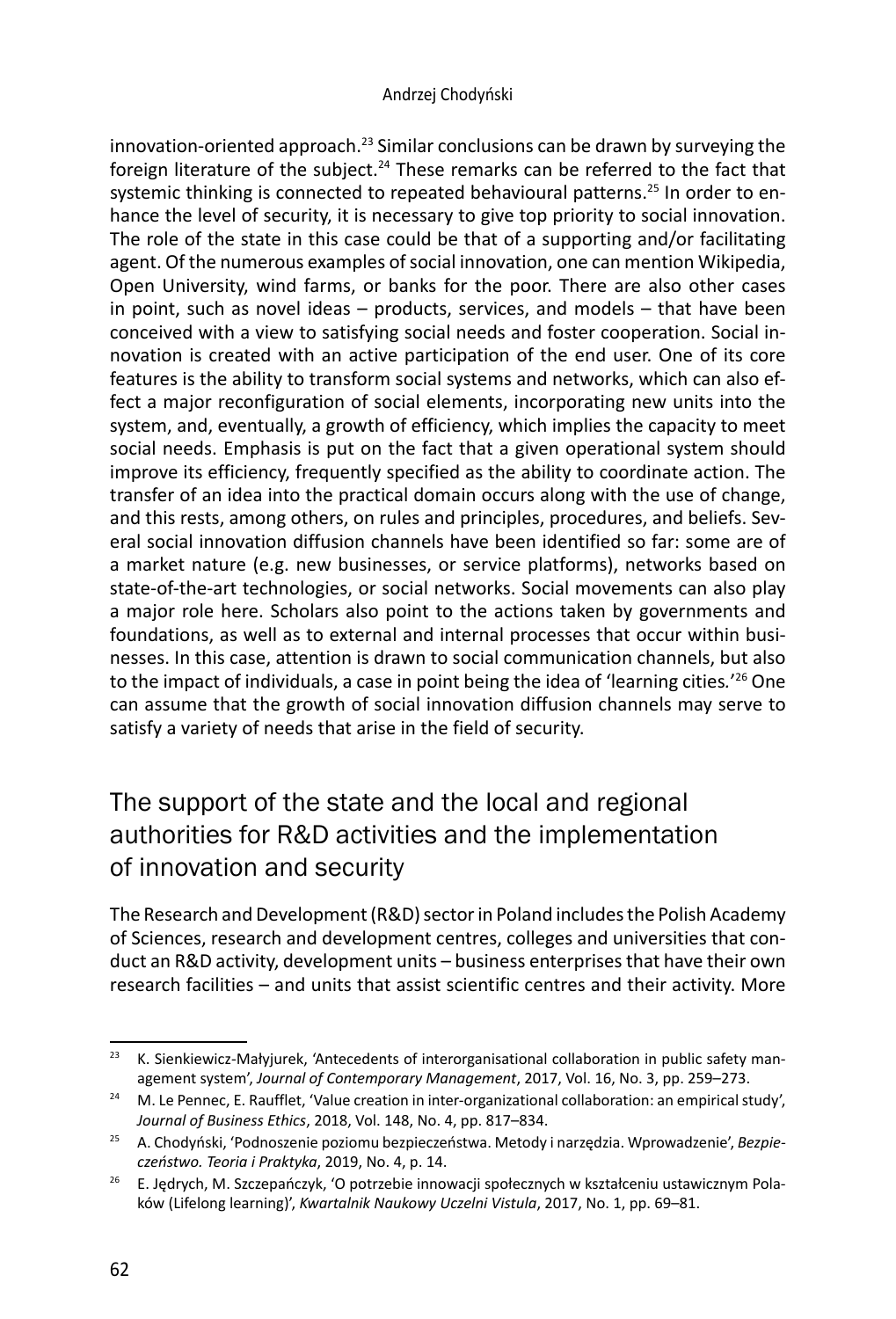and more innovative businesses are being set up in technology parks.<sup>27</sup> On the list featured in the Research and Development Centres Act of 25 July 1985, which deals with state organisational units, one can also find scientific and research institutes, research and development centres and central laboratories, as well as other organisational units whose main goal is to conduct research and development tasks. Major transformations of R&D units in Poland took place following the adoption of the Amended Research and Development Units Act of 26 October 2000, and its relevant departmental regulations, whose overriding objective was, among others, to grant the status of state research institutes to the research and development units that were carrying out tasks typical for the public services. The above mentioned departmental regulations allowed to carry out a series of structural and ownership changes within the R&D centres. Prior to these changes, these units had also been regarded as state laboratories that were taking alternating labels – institutes, government units, and laboratories – with the assumption that they were public research organisations operating beyond the scope of colleges and/or universities. Their legal owner is the state, non-profit organisations, regional authorities and/ or universities, and the majority of their budget resources come from government subsidies. They can be placed somewhere between the market, the universities, and the government. Government laboratories have played a significant part in fostering the technological and economic growth in South Korea, Taiwan, and Singapore. In the member states of the old European Union (EU-15), research laboratories had a diverse ownership status, and those that were public played a major role in the industry and in the sector of energy and natural resources, infrastructure, agriculture, defence, and public services, including health care. Poland abounded with industrial laboratories, and at the same time saw a shortage of such facilities in the area of public services.<sup>28</sup>

The Research Institutes Act of 30 April 2010 defines a research institute as a state organisational unit that carries out research and development activities, geared towards their prospective implementation and practical application. An institute may function within the health care system and perform its tasks in such fields as defence and state security. Institutes are supervised by competent ministers, including the Minister of Defence, and the minister competent for internal affairs. An institute may operate as part of the Łukasiewicz Research Network and may be granted the status of a state research institute. Its task can regard defence and public security, health care, the justice system, the protection of national heritage, the development of education and culture, physical education and sports, as well as the advancements within the quality of citizens' lives. An institute may work within the following areas: health care, social security and labour protection, environment protection, food economy, natural resources economy, technical security, energy security, and transport security. They also include surveillance and the prevention of the possible consequences of such events and occurrences that can pose a threat to public security, including those that can cause natural disasters

<sup>27</sup> Ł. Leśniewski (ed.), *Sektor badawczo-rozwojowy w Polsce*, Polska Agencja Informacji i Inwestycji Zagranicznych S.A., Warszawa 2010.

<sup>&</sup>lt;sup>28</sup> J. Kozłowski, 'Jednostki badawczo-rozwojowe w Polsce – między zależnością od ścieżek rozwojowych a tworzeniem nowych', *Nauka i Szkolnictwo Wyższe*, 2007, No. 1, pp. 113–140.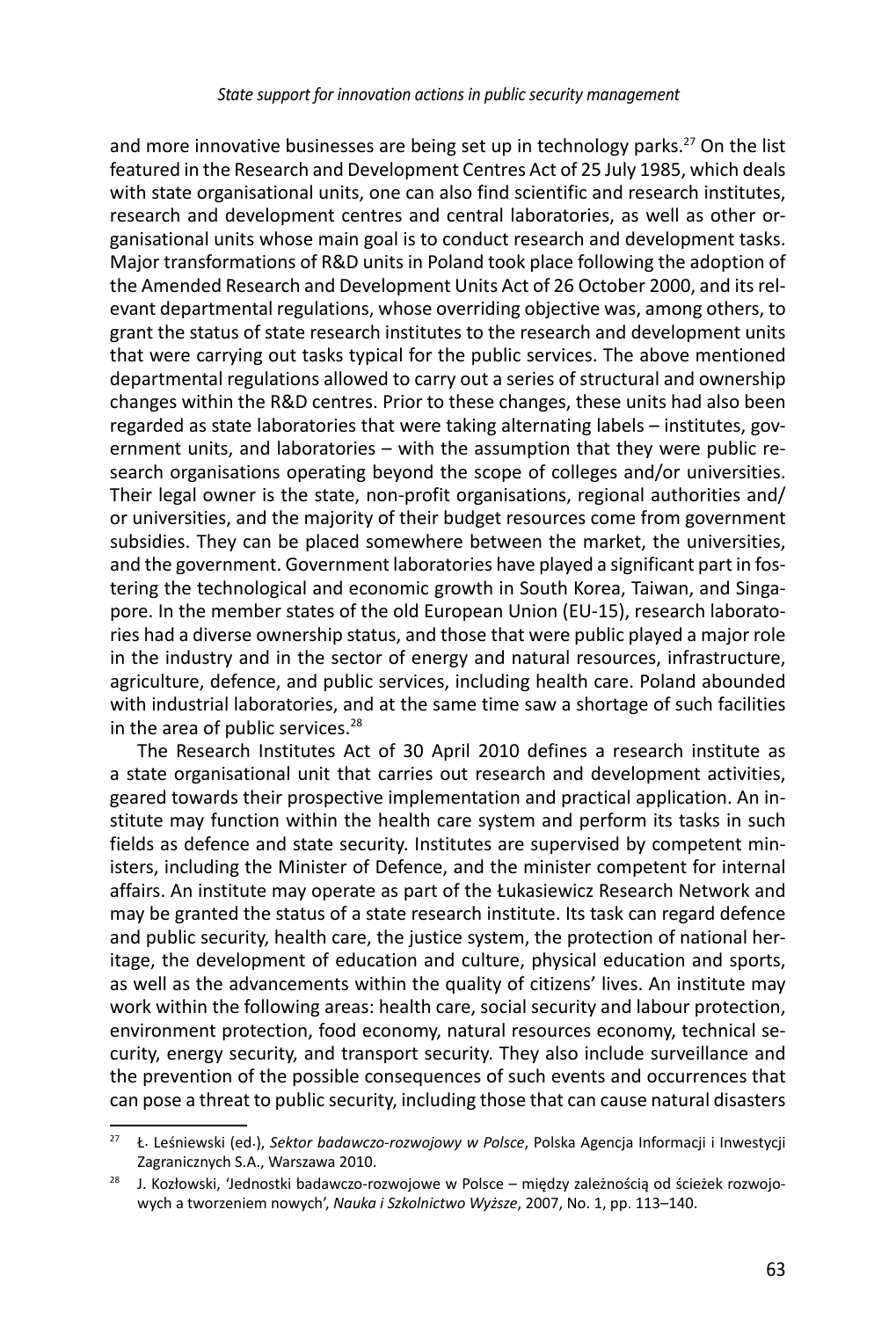or technical failures that bear the symptoms of natural disasters. The commencement of scientific and research cooperation between at least one research institute and a minimum of one unit of the economic sector gives rise to the establishment of a scientific and industrial centre. Such centres are focused on a variety of objectives, a majority hinging upon the idea of cooperating with a view to implementing scientific and technical efforts. The entities that constitute a centre may collaborate further in the form of clusters, or technological parks and platforms.<sup>29</sup>

The Łukasiewicz Research Network Act has given the green light to the foundation of the Łukasiewicz Centre, a public legal entity, as well as to a number of institutes that are primarily focused on conducting developmental tasks and application studies in order to implement the state's economic and innovation policy set out in the strategies of growth, including those that concern state defence mechanisms and security. Of a vast number of other detailed tasks, emphasis is put on developing technological road maps for public policies. The tasks that the Network has been assigned to perform relate to scientific research and developmental assignments, as well as to their commercialisation. The Act incorporates 37 institutes and one business company, transformed into an institute.<sup>30</sup>

The entity that supervises the support for the commercialisation of research for the economy is the Polish National Research and Development Centre (NRDC), established by the relevant Act of 30 April 2010. The NRDC supports projects at various levels of technological advancement and readiness – from preliminary industrial studies to those aimed at commercialising innovative solutions for the entire economy. The centre supervises strategic projects and schemes, as well as international and domestic European funds within such areas as state security and defence.31 The financing of the basic research is managed by the Polish National Science Centre, as set out in the National Science Centre Act of 30 April 2010.<sup>32</sup>

In the reflections on security contained in the report of the Kościuszko Institute, emphasis is put on the role of the public and private partnership in the endeavours taken to guarantee secure cyberspace. There is a mention of the National Cybersecurity Policy Frameworks of the Republic of Poland for 2017–2022, a document that points to the role of the government, in particular as an entity that plays a key role in the supporting of start-ups and businesses, as well as scientific and research centres in their pursuit to safeguard cybersecurity. Admittedly, this can be seen as follow-up to the support and assistance offered thus far in the field of innovative solutions. The report illustrates examples that prove the involvement of academic

 $29$  The full text of the Act can be found in the Proclamation of the Speaker of the Sejm of the Republic Poland of 28 June 2019 on the public announcement of the unified version of the Research Centres Acts, Journal of Laws of the Republic of Poland – Dziennik Ustaw Rzeczypospolitej Polskiej (Dz.U.) of 2019, item 1350.

<sup>&</sup>lt;sup>30</sup> The Łukasiewicz Research Network Act of 21 February 2019, Journal of Laws of the Republic of Poland – Dz.U. of 2019, item 534.

<sup>&</sup>lt;sup>31</sup> The full text of the Act can be found in the Proclamation of the Speaker of the Sejm of the Republic of Poland of 7 July 2017 on announcing the unified version of the National Research and Development Centre Act, Journal of Laws of the Republic of Poland – Dz.U. of 2017, item 1447.

 $32$  The full text of the Act can be found in the Proclamation of the Speaker of the Sejm of the Republic of Poland of 5 July 2019 on announcing the unified version of the National Science Centre Act, Journal of Laws of the Republic of Poland – Dz.U. of 2019, item 1384.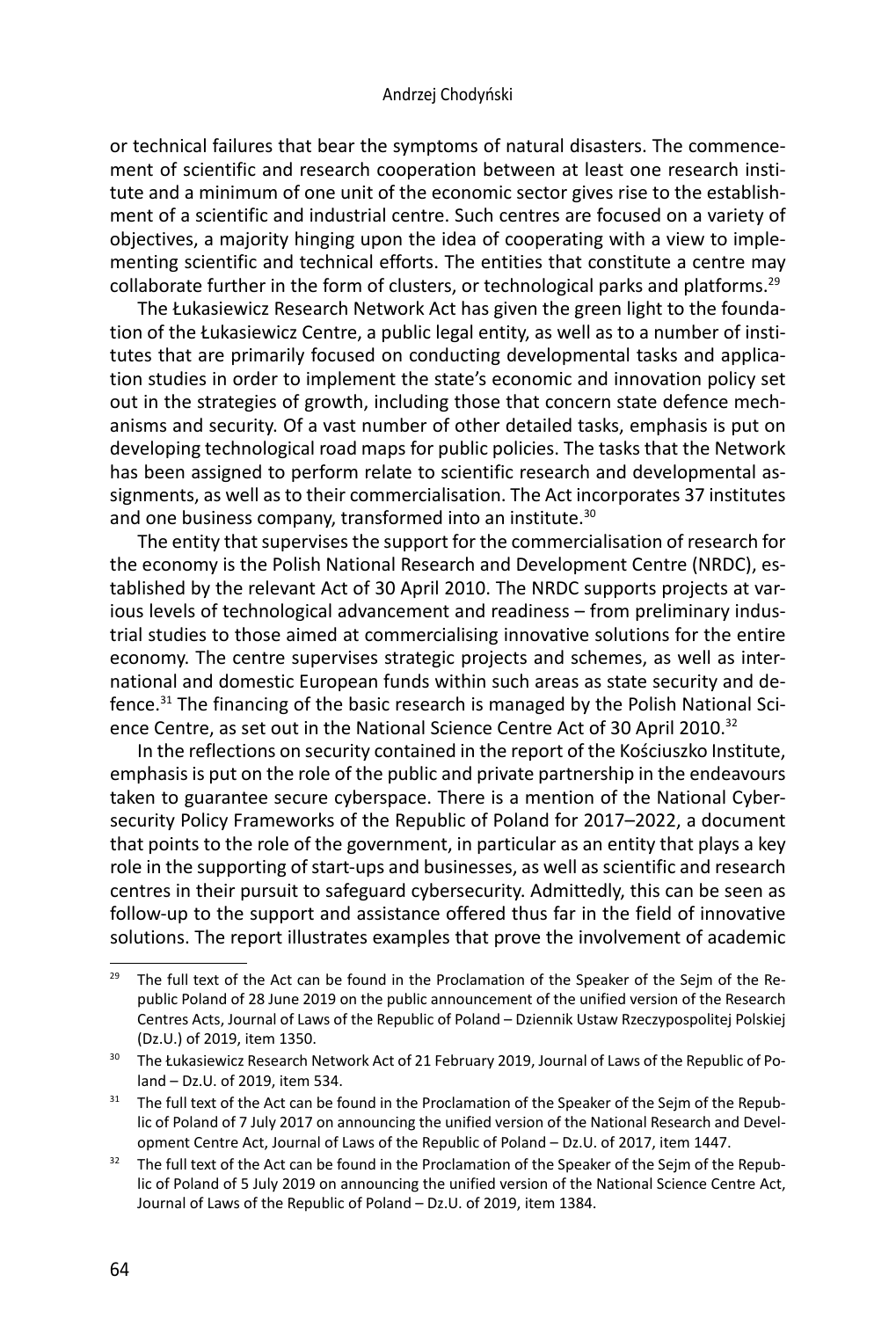centres across a variety of countries in cybersecurity with different degrees of support provided by the state. Governmental support pertains to a number of aspects, such as e.g. ensuring access to grants for R&D activities, as well as making government resources available for the purposes related to them. Emphasis is placed on the fact that the success of innovation in cybersecurity depends to a large extent on governments' strategies and policies.<sup>33</sup> Going back to the idea of carrying out innovation in the public sector, it is worth noting, also in the context of security, the concept and action method of 'living lab.' It refers to the idea of managing innovation processes that originate from the models of open innovation ecosystems. It constitutes an effective quadrangle of cooperation based on the partnership of economic entities, science, society, and the authorities and administration. It goes back to the idea of the *Quadruple Helix* model, a fourfold cooperation spiral of these partners. According to this concept, local society becomes a co-producer of innovation. The 'living lab' is used to denote a method of conducting research and development activities in real-life conditions, innovative in their nature, and ones that can be done in urban areas. They act as evolutionary innovations, and their user is treated as a source of innovation. This concept falls within a number of initiatives, including the setting up of a local innovation centre, but it can also be treated as a method of managing innovation projects in the public sector. Further references on searching for innovative local solutions within the notion of the 'living lab', which may be adopted for the public administration sector, can be found in the article by Aleksandra Nowakowska.<sup>34</sup>

The level of entrepreneurship and innovation in a region is also influenced by the networks of the various regional entities, the innovation of the local and regional authorities and their elites, the organisational culture of the local and regional authorities, caring about the general social values and the adequate standards of living of the citizens, as well as the guarantee of a greater dynamics of the local economy by supporting local entrepreneurship and innovation. $35$  Regional innovation is subjected to assessment.<sup>36</sup> Here, priority is given to the importance of absorptive capacity, $37$  as well as the role of researchers, scholars, academics and engineers in developing solutions connected to disasters.<sup>38</sup>

<sup>33</sup> W. Goździewicz, C. Gutkowski, L. Tabansky, R. Siudak, *Bezpieczeństwo poprzez innowacje*. *Sektor cyberbezpieczeństwa jako siła napędowa wzrostu gospodarczego*, Instytut Kościuszki, Kraków 2017.

<sup>&</sup>lt;sup>34</sup> A. Nowakowska, 'Living lab – budowanie innowacyjnych partnerstw w działaniach samorządu terytorialnego. Polskie doświadczenia', *Przedsiębiorczość i Zarządzanie*, 2016, Vol. 17, No. 4, Part 2, pp. 91–101. 35 Z. Makieła, 'Przedsiębiorczość i innowacyjność – koncepcja i uwarunkowania rozwoju regionu',

*Przegląd Organizacji*, 2013, No. 2, pp. 30–36.

<sup>36</sup> T. Grzeszczyk, 'Metodologia oceny poziomu innowacyjności regionu', *Przegląd Organizacji*, 2003, No. 11, pp. 16–20.

<sup>&</sup>lt;sup>37</sup> K.V. Bhupendra, S. Sangle, 'What drives successful implementation of product stewardship strategy?. The role of absorptive capability', *Corporate Social Responsibility and Environmental Management*, 2017, Vol. 24, Issue 3, pp. 186–198.

<sup>&</sup>lt;sup>38</sup> R. Sylves, Disaster Policy & Politics. Emergency Management and Homeland Security, 3<sup>rd</sup> ed., Sage-CQ Press, Los Angeles 2019, pp. 183–216.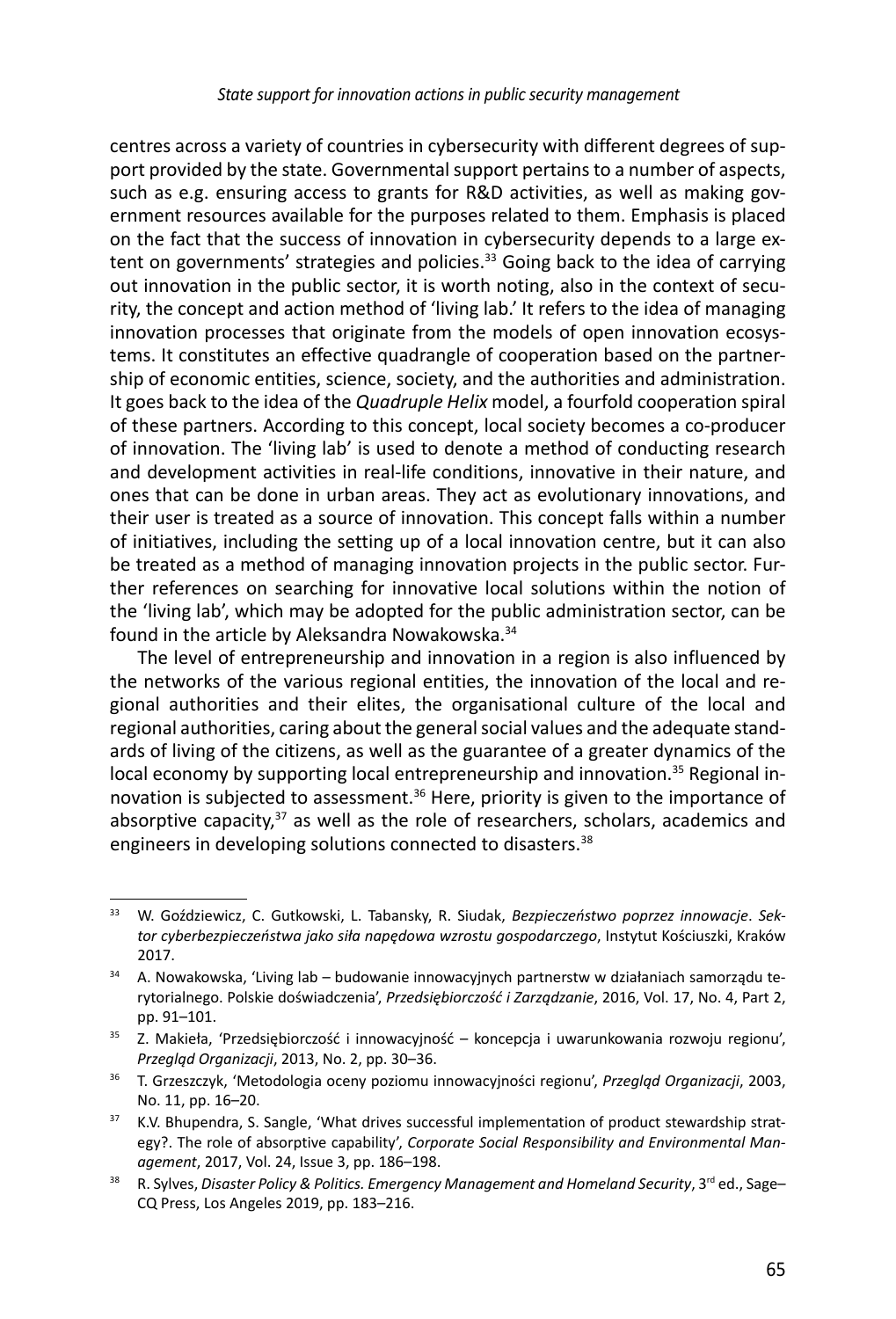# Examples of state action taken with regard to selected sectors

A brief survey of the literature on the subject points to the significance of the research stream within management studies, which is carried out as part of technological entrepreneurship. This type of entrepreneurship refers to technological innovation, as well as to innovative modes of production and providing services, and novel products, services and systems or organising activity-related processes. It also concerns those types of action that use knowledge and/or function as part of cooperation schemes with colleges and universities, or scientific and research centres. Technological entrepreneurship constitutes a major development strategy that rests on the idea of creating, developing and using technological opportunities. Admittedly, technological entrepreneurship is connected to technological progress, as well as to the transfer of the scientific output, knowledge and discoveries into the world of business. Within the sector of technological entrepreneurship, it is clear to see intensive R&D action. The business entities that have this kind of entrepreneurship quality typically represent areas of advanced technologies, such as HT, pharmaceuticals, space industry, aviation, and electronics. They are business enterprises of the key enabling technologies (KET), i.e. those operating in nanotechnology, industrial biotechnology, nanoelectronics, photonics, advanced materials and technologies, and ICT software. The conditions that lie behind successful implementation of technological entrepreneurship may be external – and thus pertain to external relations, anticipation of change, and knowledge sharing  $-$  or internal – and concern internal relations, flexibility, benefitting from an opportunity, reaction to changes in the environment. Very typically, technological entrepreneurship is taken into account in technical and social sciences.<sup>39</sup> A factor that can play a major role is also the contribution of the state in the successful implementation of the idea of technological entrepreneurship, which can result in innovative behaviour patterns occurring to the benefit of public security. Recently, given the coronavirus pandemic, numerous cases have been reported of carrying out *ad hoc* activities at the junction of state research units and the state, a case in point being the financial support of 15 million Polish zlotys offered by the Polish Ministry of Science and Higher Education to the production of coronavirus tests for the Institute of Bioorganic Chemistry of the Polish Academy of Sciences in Poznań.<sup>40</sup>

Agnieszka Grzybowska and Agnieszka Ertman point out that the literature on the subject differentiates between industrial sectors and creative sectors. The latter constitute those sectors of the economy that rely on an individual sense of creativity of the creators, and their effects are connected to intellectual property. As far as the creative sectors are concerned, one of the typical things is hidden innovation, a concept that hinges on the premise that it cannot be measured with commonly used indices or rates. This category of innovations can concern solutions

<sup>&</sup>lt;sup>39</sup> I. Staniec, K.M. Klimczak, W. Machowiak, Y. Shachmurove, 'Przedsiębiorczość technologiczna: istota, znaczenie, wybrane kierunki badań', *Studia i Prace Kolegium Zarządzania i Finansów*, 2018, No. 168, pp. 101–112.

<sup>40</sup> Ministry of Science and Higher Education, https: //www.gov.pl/web/nauka [accessed: 10.04.2020].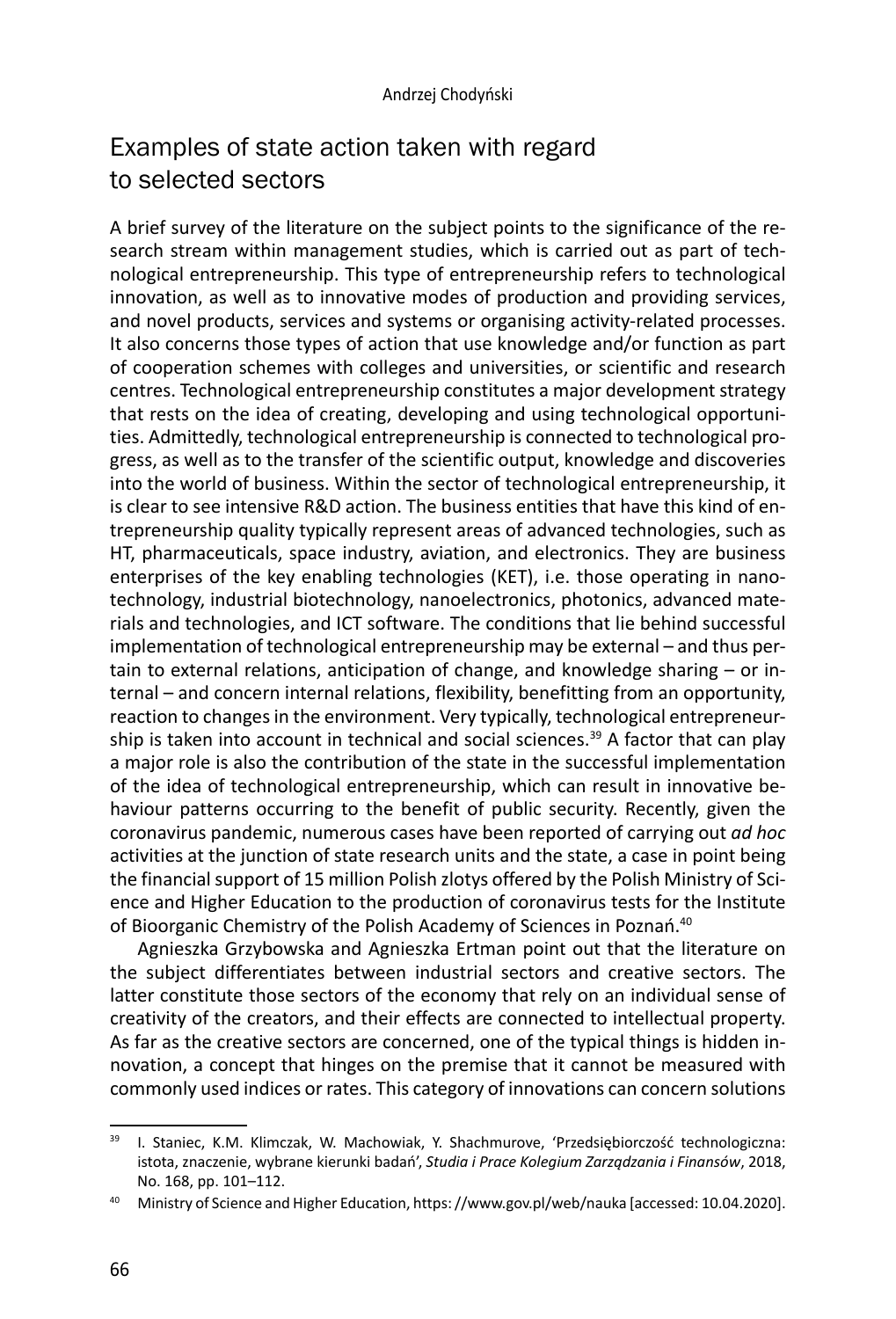that are not based on a technological base – as they regard e.g. business models, or are organisational by their nature – or avant-garde combinations of the technologies and processes applied thus far. They frequently occur at a small scale and can thus be almost imperceptible. The description of a hidden innovation diamond for creative sectors features six dimensions: product of culture (e.g. a film), profile of a user (product), cultural concept (seen as information contribution of a product, e.g. narrations, ideas), delivery of product, as well the process of production and technology. Innovation in creative industries refers primarily to new forms of conveying a message and aesthetic values not seen before. Innovation may pertain to goods with a major artistic load. $41$  It seems that the role of the state in creating such innovations can only be indirect, i.e. one connected to the laying of propitious foundations for their creation. This role will be even bigger in the implementation of innovative solutions in the case of regulated sectors, which include the energy sector, the railway sector, and the telecom sector, along with the market regulations in force.<sup>42</sup> Looking through the various legal regulations that concern such fields as e.g. the fuel and energy market, it is clear to see a number of tariff-based rationing measures and concessions and licences used as the basic regulatory tools. Electricity is regarded as a common good, and earth gas as a basic necessity.43 Admittedly, the above regulated sectors are of primary importance in security management.

The space sector is a niche in the area of advanced technologies and is epitomised by a high level of innovation. The major source of financial resources allocated to public research and development activities in this sector are the governments. The commercial revenues of the space industry concern three major areas: services for consumers (e.g. satellite television), the supply chain of space production (the production of a variety of items, e.g. satellites, launchers, space shuttles, and ground segments), as well as the services provided by satellite operators. The role of public administration rests chiefly on its setting strategic directions and devising schemes. Attention is drawn to the role and share of the state in business enterprises operating in the space sector. Here, a major role goes to satellite systems made for the armed forces, including early warning systems, communication systems, meteorological systems, and signal observation and detection systems. Of key significance is the fact that these solutions are very frequently transferred into the sphere of civilian needs. Satellite technologies are applied in various domains: e.g. in defence. So far, the greatest international venture with all the characteristics of a scientific and technological project has been the International

<sup>41</sup> A. Grzybowska, A. Ertman, 'Innowacje w sektorach kreatywnych i sektorze przemysłowym,' *Ekonomika i Organizacja Przedsiębiorstwa*, 2017, No. 9, pp. 92–105.

<sup>42</sup> P. Wiśniewski, 'Poza głównym nurtem –wpływ krytyki kapitalizmu na teorie zarządzania', in K. Klincewicz (ed.), *Zarządzanie, organizacje i organizowanie – przegląd perspektyw teoretycznych*, Wydawnictwo Naukowe Wydziału Zarządzania Uniwersytetu Warszawskiego, Warszawa 2016, pp. 404–417.

<sup>43</sup> Z. Muras, 'Regulator sektorowy paliw i energii-między reglamentacją a promocja rynku. Rozważania na tle orzecznictwa dotyczącego taryf', in M. Pawełczyk (ed.), *Współczesne problemy bezpieczeństwa energetycznego. Sektor gazowy i energetyczny*, Wydawnictwo Ius Publicum, Warszawa 2018, p. 352.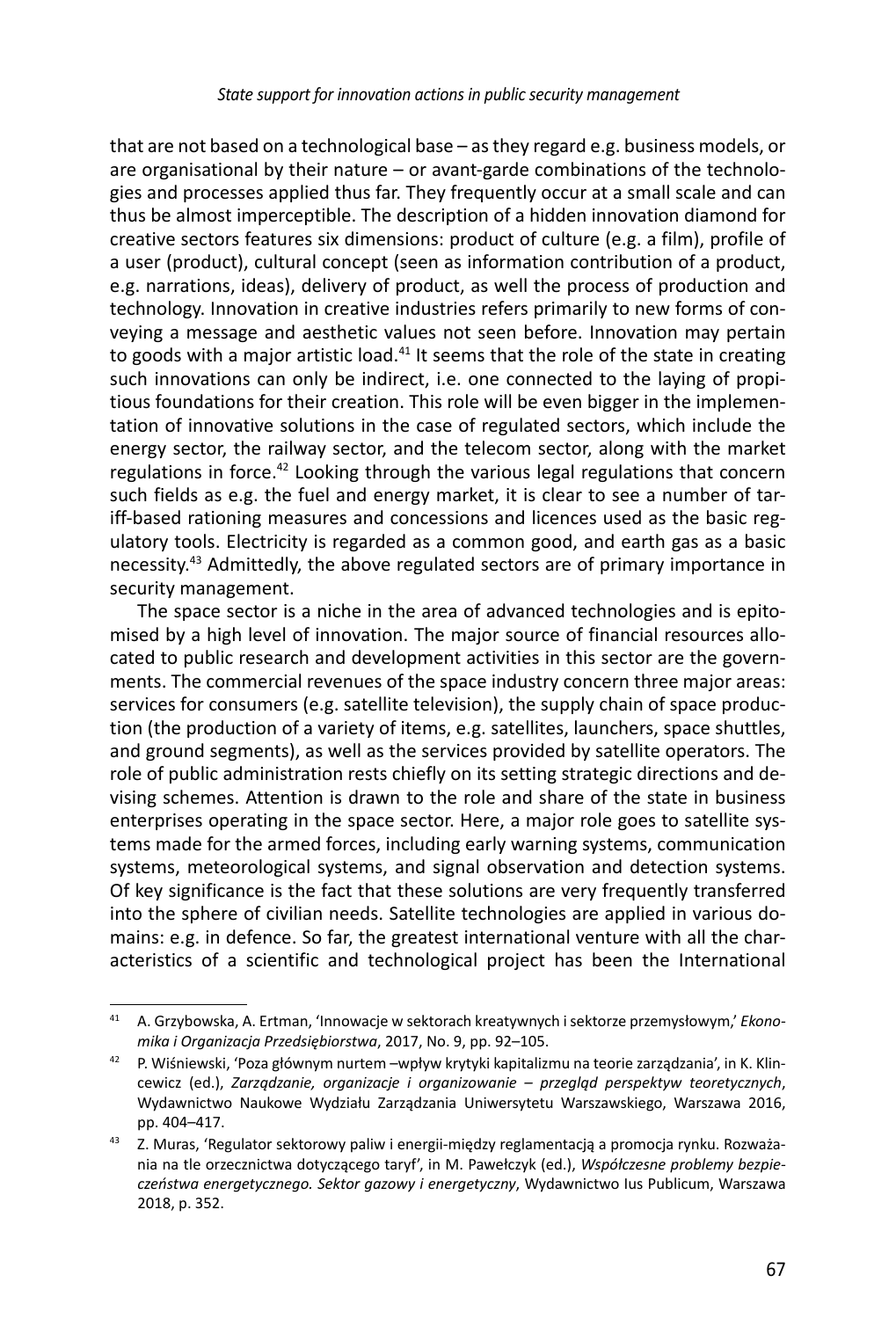Space Station (ISS). The Polish space sector is based on an interplay of public institutions – primarily the bodies and units of public administration, universities, and research centres  $-$  and businesses and non-governmental organisations.<sup>44</sup>

# **Conclusions**

Admittedly, the literature on the subject offers a wide spectrum of considerations on public security and the possible threats posed to it. This paper focuses primarily on the support provided by the state for public security management issues by supporting activities geared towards promoting innovation. The definitions of public security are quite strongly tied with three major trends: one that refers the concept to public institutions, one that looks at its connection with the civic sphere, and one that combines the two.<sup>45</sup> Interestingly, Mirosław Kwieciński points to the fact that the very notion of public security has not been defined in law yet. $46$ 

Bolesław Kuc and Zbigniew Ścibiorek stress the fact that the threats posed to internal security comprise the following types of internal security: 1) public security – i.e. one related to the condition of the state that allows it to function in an effective and efficient manner; 2) social security – i.e. one that constitutes the entire set of resources and means used to fulfil the interests of society in this sphere, frequently regarded as the prevention of economic and social want, and the protection of the rule of law; 3) common security – understood as civic security, in particular aimed at safeguarding the basic vital interests, a lack of threat posed to the existence of citizens and communities, their vital interests, commonly treated as the protection of citizens' life and the national treasure against the consequences of natural disasters and technological failures; and 4) constitutional (political system) security. There seems to be a direct link between the threats posed to public security and the crime rate – including criminal offences, economic crime, or corruption – the organisation of mass events, cybersecurity threats, or information wars. The threats posed to common security are related to the impact of nature and/or technological infrastructure, and they can pertain to workplaces and people. They may have a number of underlying causes, such as the influence of the forces of nature or technical failures, and their effects focalise around social conflict.<sup>47</sup> The individual areas of internal security require specific solutions that can guarantee the execution of the goals and objectives set. To attain them, it is necessary to support innovation-like solutions – not just those that are launched in the technical and technological field, but also those that concern organisational, managerial and social matters.

<sup>44</sup> M. Lewandowski, A. Dudzik, M. Ingersleben, *op. cit.*, pp. 43–67.

<sup>45</sup> J. Mazur, 'Marginalizacja jako potencjalne źródło zagrożenia bezpieczeństwa publicznego. Refleksja socjologiczna', *Przedsiębiorczość i Zarządzanie*, 2018, Vol. 19, No. 8, Part 2, pp. 29–42.

<sup>46</sup> M. Kwieciński, 'Niektóre niedoceniane rodzaje zagrożeń bezpieczeństwa publicznego w Polscewyzwania dla procesów zarządzania', *Przedsiębiorczość i Zarządzanie*, 2018, Vol. 19, No. 8, Part 2, pp. 21–28.

<sup>47</sup> B. Kuc, Z. Ścibiorek, *Zarys metodologii nauk o bezpieczeństwie*, Wydawnictwo Adam Marszałek, Toruń 2018, pp. 24–30, 58–61, and 76–77.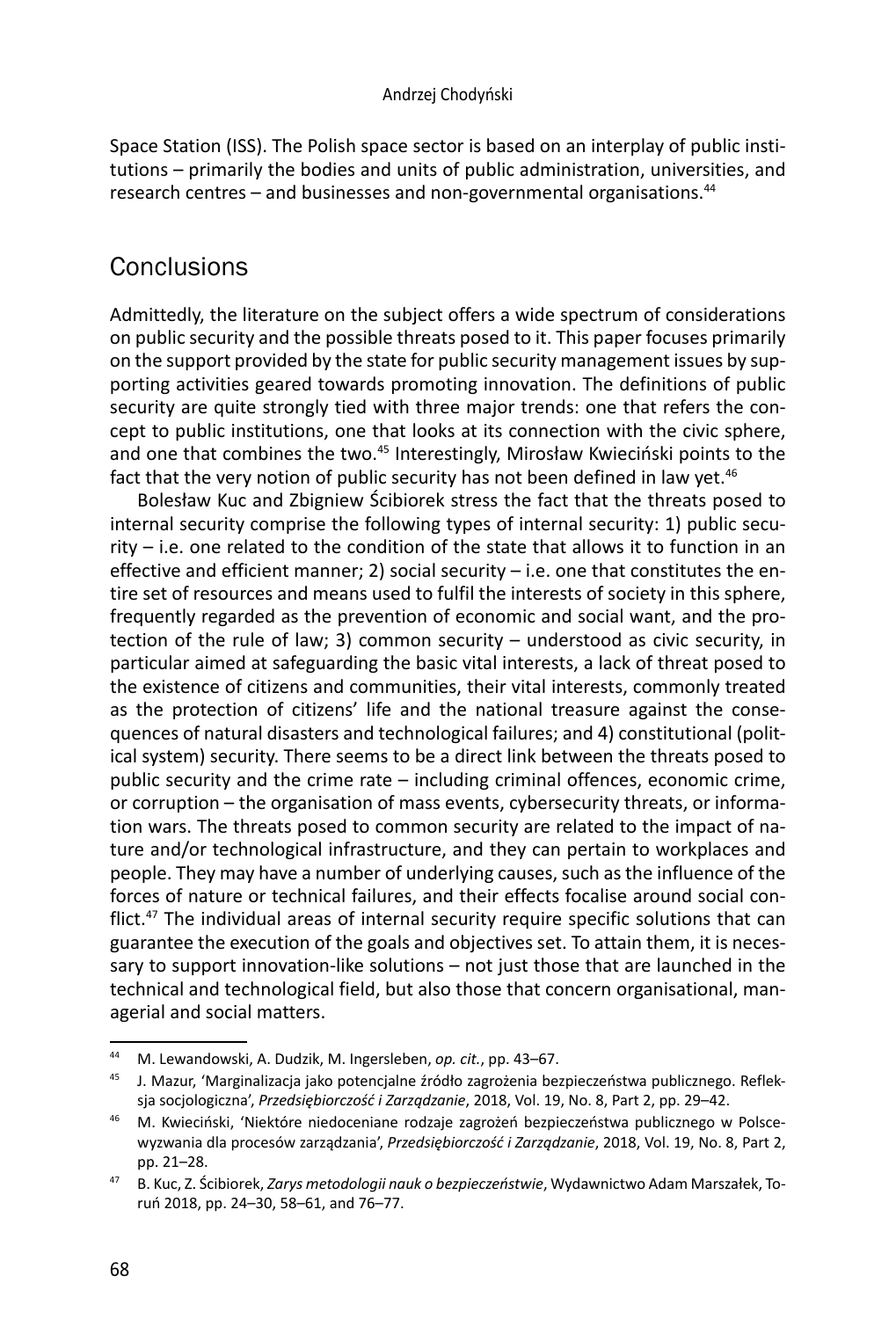The impact of the state takes place, above all, by creating adequate conditions with special regard to legal action, organisation action, and financial action. The state may initiate projects that concern public security and play a major role in disseminating innovative solutions. These solutions, in turn, will have an impact on the social behaviour of citizens and organisations. Therefore, one can look at the issue of innovation for security through the lens of its social impact, which is exerted by, among others, public administration. At present, this theme is gaining momentum, also from the point of view of the social impact of such organisations as R&D units, or colleges and universities. The social impact that arises on the part of this administration can be tied with several factors, including the use of the media, and – undoubtedly, the social media – to promote behaviour patterns that enhance public security and rest on the application of innovative solutions. This impact could be further supported by the partnership-like relations of administration and economic and business entities, as well as the various units of the science sector, and society at large.

In the light of the hypothesis of this paper that has been put forward, pertaining to the role of the state in the field of innovation activities geared towards public security, it seems that the social impact can, in particular, refer to launching specific ideas and creating appropriate conditions for their execution with appropriate managerial actions taken at the same time aimed at supporting specific projects and anticipating their social reception, and the economic consequences of the projects put into effect.

The economic impact of the state will refer to the transformations of the research and development sector in Poland, and the possibilities to carry out a variety of tasks whose overriding goal is to facilitate public security management. The social impact that stems from these activities is clearly connected to the chances of bringing down the current and/or potential threats posed to public security.

### References

- Bhupendra K.V., Sangle Sh., 'What drives successful implementation of product stewardship strategy? The role of absorptive capability', *Corporate Social Responsibility and Environmental Management*, 2017, Vol. 24, Issue 3.
- Bugge M.M., Bloch C.W., 'Between bricolage and breakthroughs-framing the many faces of public sector innovation', *Public Money and Management*, 2016, Vol. 36, Issue 4.
- Chodyński A., 'Państwo jako interesariusz przedsiębiorstwa odpowiedzialnego społecznie', *Państwo i Społeczeństwo*, 2011, No. 2.
- Chodyński A., 'Podnoszenie poziomu bezpieczeństwa. Metody i narzędzia. Wprowadzenie', *Bezpieczeństwo. Teoria i Praktyka*, 2019, No. 4.
- Chodyński A., 'Wykorzystanie dorobku nauk o zarządzaniu na rzecz podnoszenia bezpieczeństwa miast. Koncepcja smart', *Bezpieczeństwo. Teoria i Praktyka*, 2019, No. 4.
- Goździewicz W., Gutkowski C., Tabansky L., Siudak R., *Bezpieczeństwo poprzez innowacje*. *Sektor cyberbezpieczeństwa jako siła napędowa wzrostu gospodarczego*, Instytut Kościuszki, Kraków 2017.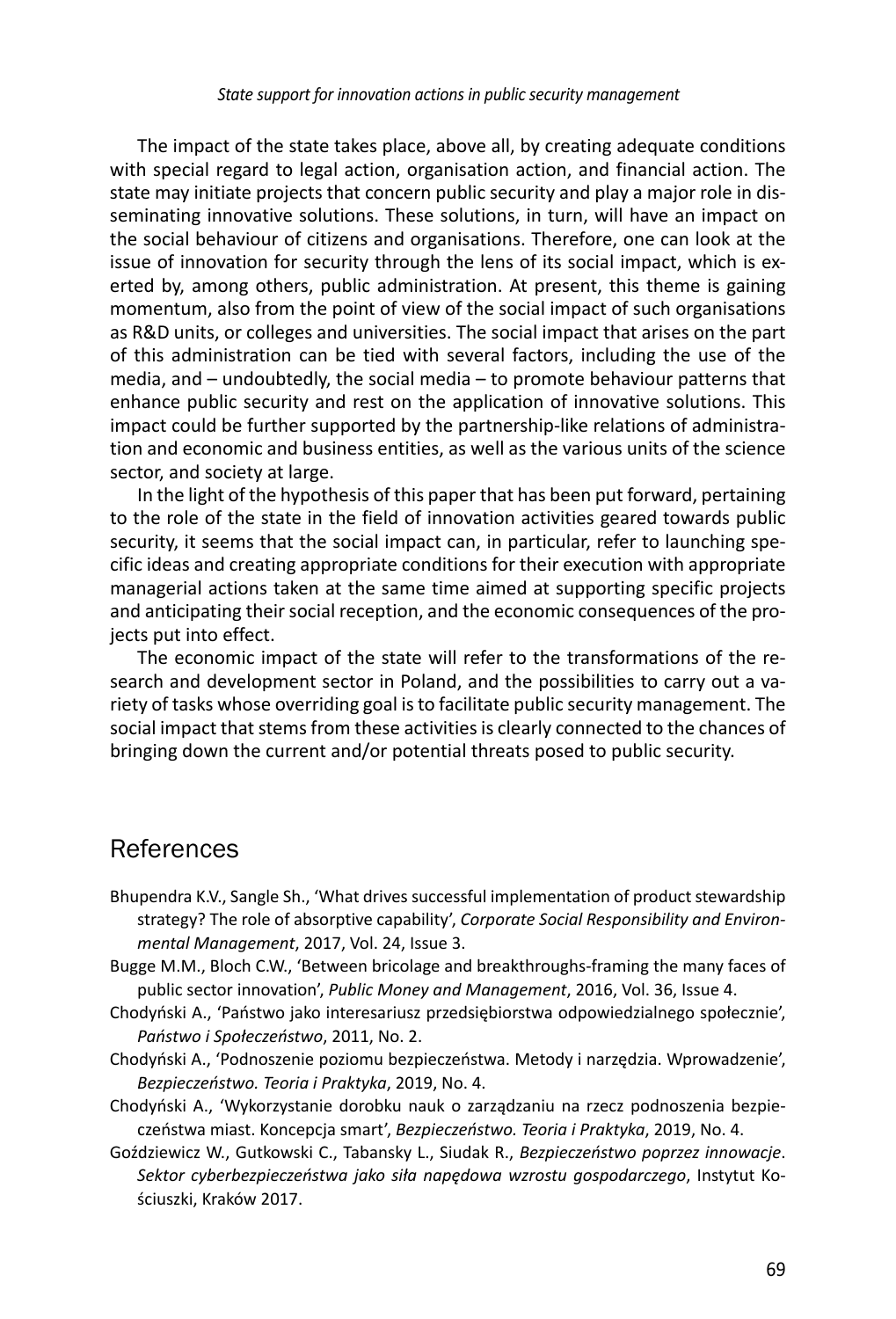- Grzeszczyk T., 'Metodologia oceny poziomu innowacyjności regionu', *Przegląd Organizacji,* 2003, No. 11.
- Grzybowska A., Ertman A., 'Innowacje w sektorach kreatywnych i sektorze przemysłowym', *Ekonomika i Organizacja Przedsiębiorstwa*, 2017, No. 9.
- Jędrych E., Szczepańczyk M., 'O potrzebie innowacji społecznych w kształceniu ustawicznym Polaków (Lifelong learning)', *Kwartalnik Naukowy Uczelni Vistula*, 2017, No. 1.
- Kisilowski M., *Zarządzanie kryzysowe w zarządzaniu publicznym*, Wydział Zarządzania Politechnika Warszawska, Warszawa 2019.
- Kopyciński P, 'Neoweberyzm (neo-Weberian state) jako sposób zarządzania w polityce innowacyjnej', *Zarządzanie Publiczne*, 2016, No. 3.
- Kozłowski J., 'Jednostki badawczo-rozwojowe w Polsce między zależnością od ścieżek rozwojowych a tworzeniem nowych', *Nauka i Szkolnictwo Wyższe*, 2007, No. 1.
- Kożuch A. et al., *Obszary zarządzania publicznego*, Instytut Spraw Publicznych Uniwersytetu Jagiellońskiego, Kraków 2016.
- Kożuch B., *Skuteczne współdziałanie organizacji publicznych i pozarządowych*, Instytut Spraw Publicznych Uniwersytetu Jagiellońskiego, Kraków 2011.
- Kuc B., Ścibiorek Z., *Zarys metodologii nauk o bezpieczeństwie*, Wydawnictwo Adam Marszałek, Toruń 2018.
- Kwieciński M., 'Niektóre niedoceniane rodzaje zagrożeń bezpieczeństwa publicznego w Polsce – wyzwania dla procesów zarządzania', *Przedsiębiorczość i Zarządzanie*, 2018, Vol. 19, No. 8, Part 2.
- Le Pennec M., Raufflet E., 'Value creation in inter-organizational collaboration: an empirical study', *Journal of Business Ethics* 2018, Vol. 148, No. 4.
- Lee S.M., Teawon Hwang, Donghyun Choi, 'Open innovation in the public sector of leading countries', *Management Decision*, 2012, Vol. 50, No. 1.
- Lewandowski M., Dudzik A., Ingersleben M., *Zarządzanie publiczne w sektorze kosmicznym*, Instytut Spraw Publicznych Uniwersytetu Jagiellońskiego, Kraków 2017.
- Leśniewski Ł. (ed.), *Sektor badawczo-rozwojowy w Polsce*, Polska Agencja Informacji i Inwestycji Zagranicznych S.A., Warszawa 2010.
- Makieła Z., 'Przedsiębiorczość i innowacyjność koncepcja i uwarunkowania rozwoju regionu', *Przegląd Organizacji* 2013, No. 2.
- Marks-Krzyszkowska M., 'Zarządzanie publiczne istota i wybrane koncepcje', *Acta Universitatis Lodziensis*. *Folia Sociologica*, 2016, No. 56.
- Mazur J. 'Marginalizacja jako potencjalne źródło zagrożenia bezpieczeństwa publicznego. Refleksja socjologiczna', *Przedsiębiorczość i Zarządzanie* 2018, Vol. 19, No. 8, Part 2.
- Mazzucato M., *Przedsiębiorcze państwo. Obalić mit o relacji sektora publicznego i prywatnego*, transl. by J. Bednarek, Wydawnictwo Ekonomiczne Heterodox, Poznań 2016.
- Mikołajczyk B., 'Znaczenie innowacji w aliansach między sektorem publicznym a biznesem', *Zeszyty Naukowe Uniwersytetu Szczecińskiego. Ekonomiczne problemy usług*, 2013, No. 108.
- Ministerstwo Nauki i Szkolnictwa Wyższego, https: //www.gov.pl/web/nauka [accessed: 10.04.2020].
- Muras Z., 'Regulator sektorowy paliw i energii między reglamentacją a promocją rynku. Rozważania na tle orzecznictwa dotyczącego taryf', in M. Pawełczyk (ed.), *Współczesne problemy bezpieczeństwa energetycznego. Sektor gazowy i energetyczny*, Wydawnictwo Ius Publicum, Warszawa 2018.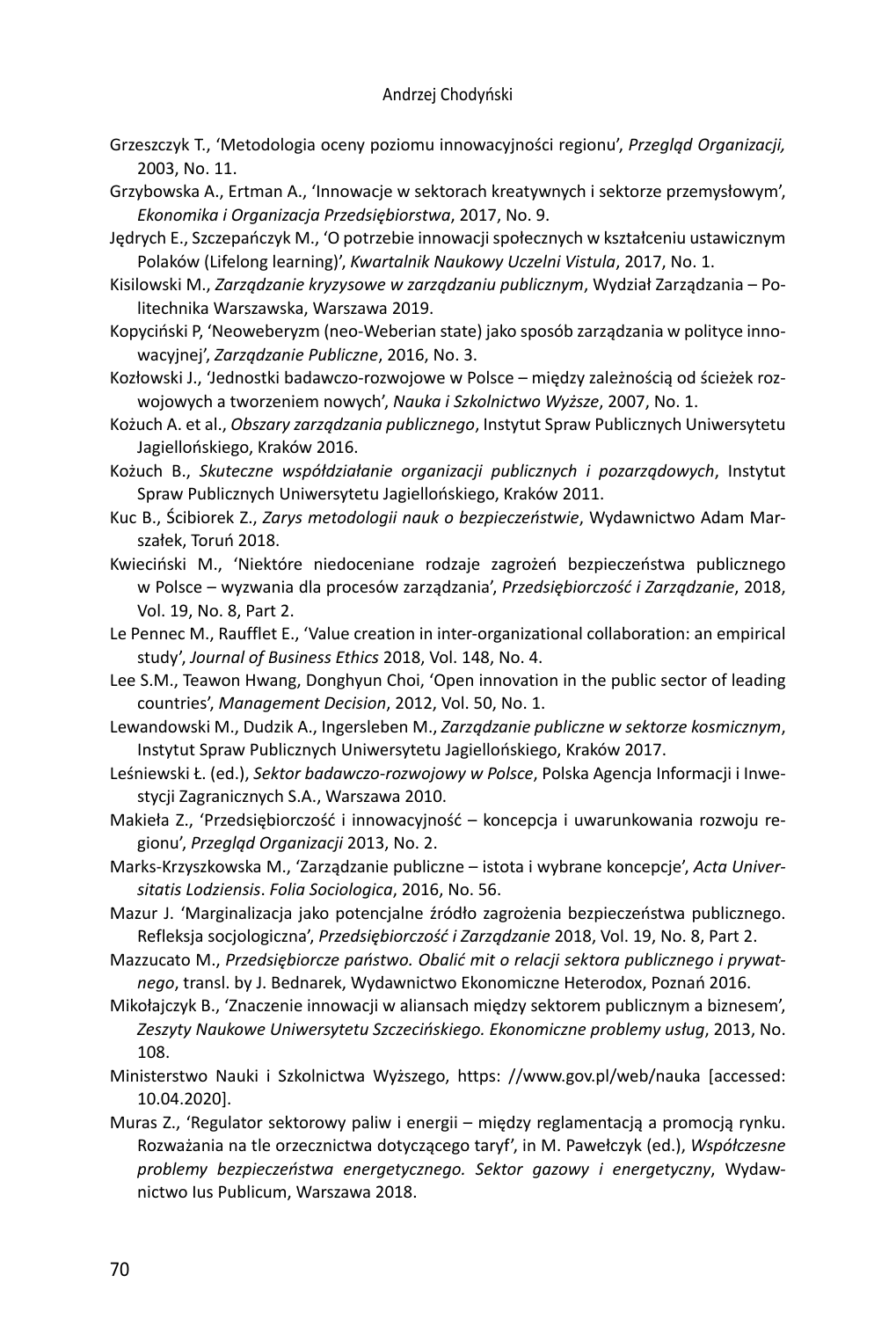- Nowakowska A., 'Living lab budowanie innowacyjnych partnerstw w działaniach samorządu terytorialnego. Polskie doświadczenia', *Przedsiębiorczość i Zarządzanie*, 2016, Vol. 17, No. 4, Part 2.
- Proclamation of the Speaker of the Polish Sejm of 7 July 2017 on announcing the unified text of the National Research and Development Centre Act, Journal of Laws of the Republic of Poland – Dz.U. of 2017, item 1447.
- Proclamation of the Speaker of the Polish Sejm of 28 June 2019 on announcing the unified text of the Research Centres Act, Journal of Laws of the Republic of Poland – Dz.U. of 2019, item 1350.
- Proclamation of the Speaker of the Polish Sejm of 5 July 2019 on announcing the unified text of the National Science Centre Act, Journal of Laws of the Republic of Poland – Dz.U. of 2019, item 1384.
- Odlanicka-Poczobutt M., Horodecka A.M., Semrau J., 'Innowacje w organizacjach publicznych', *Zeszyty Naukowe Politechniki Śląskiej. Organizacja i Zarządzanie*, 2018, No. 129.
- Przywojska J., *Nowe zarządzanie i governance w pracy socjalnej*, Centrum Rozwoju Zasobów Ludzkich, Warszawa 2014.
- dos Santos A.C., Zambalde A.L., Veroneze R.B., Botelho G.A., de Souza Bermejo P.H., 'Open innovation and social participation: A case study in public security in Brazil', in A. Kő, E. Francesconi (eds.) *Electronic Government and the Information Systems Perspective*. *4th International Conference, EGOVIS 2015*, *Valencia, Spain, September 1–3, 2015, Proceedings*, Springer, Cham 2015.
- Sienkiewicz-Małyjurek K., 'Antecedents of interorganisational collaboration in public safety management system', *Journal of Contemporary Management*, 2017, Vol. 16, No. 3.
- Sienkiewicz-Małyjurek K., 'Model współpracy międzyorganizacyjnej. Studium teoretyczne na przykładzie zarządzania bezpieczeństwem publicznym', *Zeszyty Naukowe Politechniki Śląskiej. Organizacja i Zarządzanie*, 2015, No. 78.
- Sienkiewicz-Małyjurek K., 'Ryzyko relacyjne w sieciach zarządzania publicznego', *Przegląd Organizacji*, 2018, No. 11.
- Sońta-Drączkowska E., *Zarządzanie wieloma projektami*, PWE, Warszawa 2012.
- Staniec I., Klimczak K.M., Machowiak W., Shachmurove Y., 'Przedsiębiorczość technologiczna: istota, znaczenie, wybrane kierunki badań', *Studia i Prace Kolegium Zarządzania i Finansów*, 2018, No. 168.
- Suzuki K., Demircioglu M.A., *'*The association between administrative characteristics and national level innovative activity: findings from a cross-national study', *Public Performance & Management Review*, 2019, Vol. 42, No. 4.
- Sylves R., *Disaster Policy & Politics. Emergency Management and Homeland Security*, 3<sup>rd</sup> ed., Sage–CQ Press, Los Angeles 2019.
- The Łukasiewicz National Research Network Act of 21 February 2019, Journal of Laws of the Republic of Poland – Dz.U. of 2019, item 534.
- Trocki M. (ed.), *Nowoczesne zarządzanie projektami*, PWE, Warszawa 2012.
- de Vries H., Bekkers V., Tummers L., 'Innovation in the public sector: a systematic review and future research agenda', *Public Administration*, 2016, Vol. 94, Issue 1.
- Wiśniewski P., 'Poza głównym nurtem wpływ krytyki kapitalizmu na teorie zarządzania', in K. Klincewicz (ed.), *Zarządzanie, organizacje i organizowanie – przegląd perspektyw teoretycznych*, Wydawnictwo Naukowe Wydziału Zarządzania Uniwersytetu Warszawskiego, Warszawa 2016.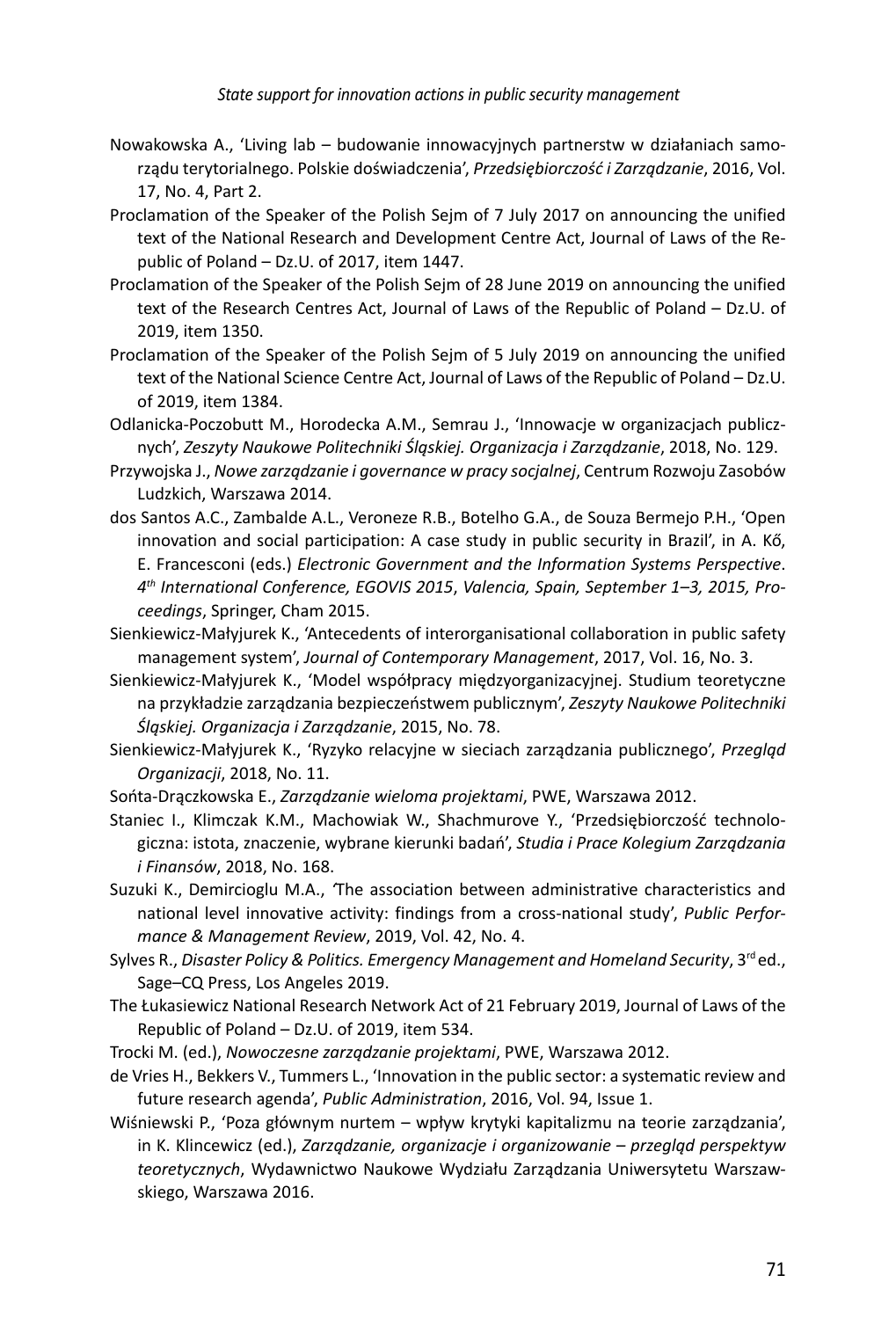#### Andrzej Chodyński

Wojakowska M., 'Marketing relacji w administracji publicznej wobec wyzwań zarządzania bezpieczeństwem', *Zeszyty Naukowe SGSP*, 2018, No. 65, Vol. 1.

### *Wsparcie przez państwo działań innowacyjnych dla zarządzania bezpieczeństwem publicznym Streszczenie*

Państwo oddziałuje na procesy innowacyjne, wykorzystując możliwości związane ze wspieraniem działalności naukowej oraz realizację polityki technologicznej i polityki innowacyjnej. W sektorze publicznym realizuje się innowacje: obejmujące procesy innowacyjne (o charakterze administracyjnym lub technologicznym); w postaci produktu lub usługi; w zakresie zarządzania (*governance innovation*) czy innowacje konceptualne (*conceptual innovation*). Państwo wspierając działalność innowacyjną podejmuje określone przedsięwzięcia (projekty). Wykorzystuje w tym celu m.in. własne agencje, tworzone przez siebie jednostki badawczo-rozwojowe, włączając w to przedsiębiorstwa państwowe i prywatne, oraz wspiera działania lokalne w zakresie działalności innowacyjnej. Wspomaga także działalność innowacyjną organizacji non profit czy organizacji wchodzących w skład systemu bezpieczeństwa państwa. W artykule omówiono przeobrażenia sektora badawczo-rozwojowego w Polsce i możliwości realizacji prac na rzecz zarządzania bezpieczeństwem publicznym. Ma ono na celu obniżenie (potencjalnych) zagrożeń, w tym tych w ramach publicznego zarządzania kryzysowego. Zwrócono uwagę na rolę wsparcia państwa na rzecz sektorów wysokich technologii.

**Słowa kluczowe**: zarządzanie bezpieczeństwem publicznym, innowacje, sektor B+R, wpływ społeczny

#### *State support for innovation actions in public security management Abstract*

The state affects innovation processes, using a variety of possibilities related to supporting scientific activity, performance of the technological and innovative policy. In the public sector, various investments are carried out that encompass innovative processes of administrative or technological nature, innovations in the form of products or services, governance innovations, or conceptual innovations. By supporting innovative activities, the state takes on specific enterprises, also known as projects. It uses, among others, its own agencies, research and development units created by the State, including state-owned, but also private companies. It supports local actions in the scope of innovative activity. It also supports the innovative activity of non-profit organisations, or those included in the national security system. Transformations of the research and development sector in Poland are currently discussed, along with the possibilities of conducting works for public safety. This is intended to reduce the potential threats, including those that are part of public emergency management. The paper also puts emphasis on the role of state support for high-technology sectors. **Key words:** public safety management, innovations, R&D sector, social impact